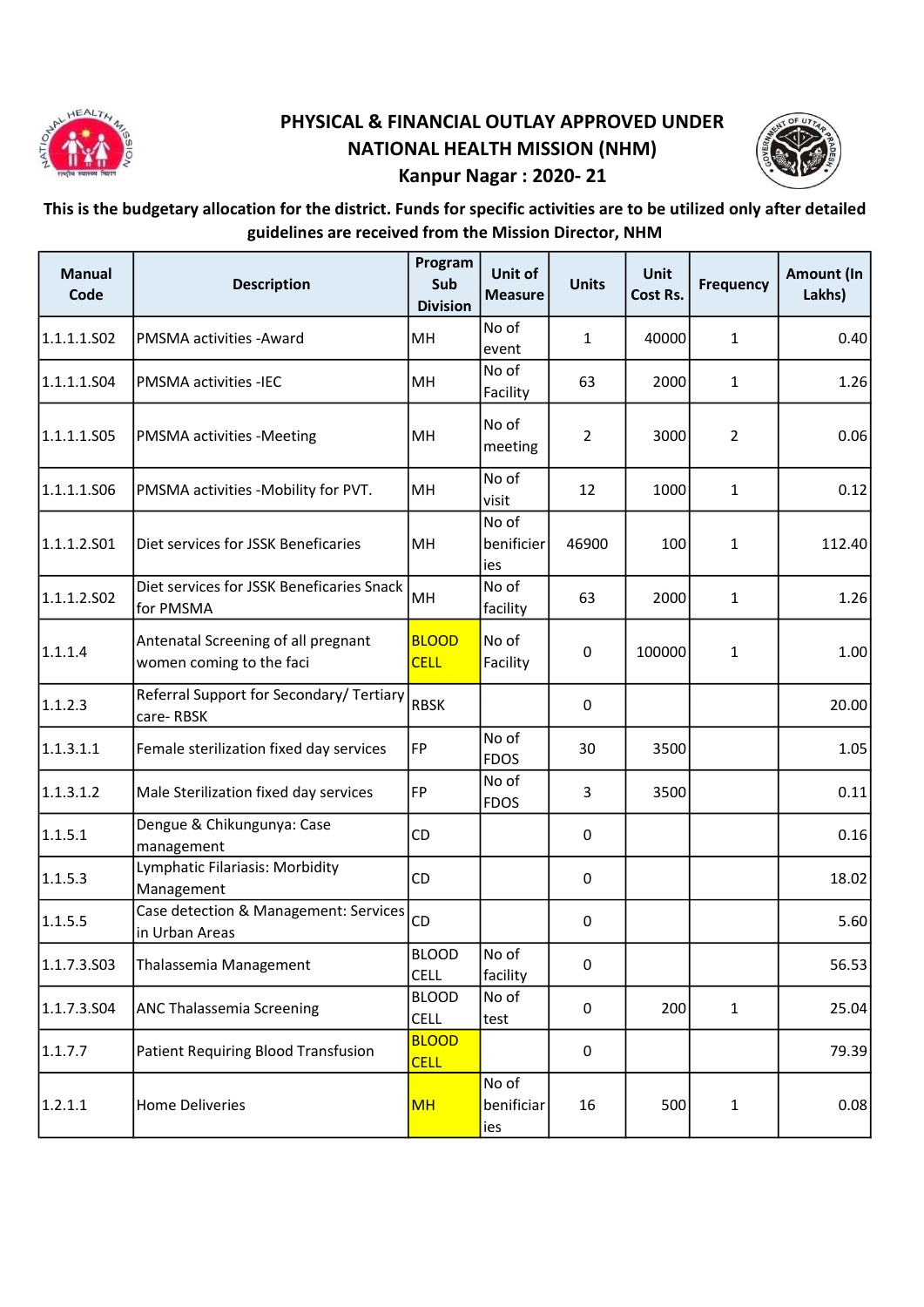| <b>Manual</b><br>Code | <b>Description</b>                                                                          | Program<br>Sub<br><b>Division</b> | Unit of<br><b>Measure</b>            | <b>Units</b>   | <b>Unit</b><br>Cost Rs. | <b>Frequency</b> | <b>Amount (In</b><br>Lakhs) |
|-----------------------|---------------------------------------------------------------------------------------------|-----------------------------------|--------------------------------------|----------------|-------------------------|------------------|-----------------------------|
| 1.2.1.2.1             | <b>Rural Deliveries</b>                                                                     | MH                                | No of<br>benificiar<br>ies           | 26400          | 1400                    | $\mathbf{1}$     | 369.60                      |
| 1.2.1.2.2             | <b>Urban Deliveries</b>                                                                     | MH                                | No of<br>benificiar<br>ies           | 11200          | 1000                    | $\mathbf{1}$     | 112.00                      |
| 1.2.2.1.1             | Compensation for female sterilization                                                       | FP                                | No of<br>Cases                       | 1200           |                         |                  | 25.20                       |
| 1.2.2.1.2             | Compensation for male<br>sterilization/NSV                                                  | <b>FP</b>                         | No of<br>Cases                       | 396            |                         |                  | 10.69                       |
| 1.2.2.2.2             | PPIUCD services: Compensation to<br>beneficiary                                             | <b>FP</b>                         | No of<br>Cases                       | 5171           | 300                     |                  | 15.51                       |
| 1.2.2.2.3             | PAIUCD Services: Compensation to<br>beneficiary                                             | FP                                | No of<br>Cases                       | 30             | 300                     |                  | 0.09                        |
| 1.2.3.2               | TB Patient Nutritional Support under<br>Nikshay Poshan Yojana                               | CD                                |                                      | 0              |                         |                  | 280.41                      |
| 1.3.1.1               | SNCU                                                                                        | <b>CH</b>                         | No of<br>Facility                    | 3              |                         |                  | 50.00                       |
| 1.3.1.2               | <b>NBSU</b>                                                                                 | <b>CH</b>                         | No of<br>Facility                    | 3              | 5000                    | 12               | 1.80                        |
| 1.3.1.4               | <b>NRCs</b>                                                                                 | <b>CH</b>                         | No of<br>Facility                    | 1              |                         |                  | 7.80                        |
| 1.3.1.6               | AH/ RKSK Clinics                                                                            | <b>RKSK</b>                       |                                      | $\overline{2}$ |                         |                  | 0.32                        |
| 1.3.1.7.502           | Phone and Internet Charges for DEIC<br>Manager                                              | <b>RBSK</b>                       | no of<br><b>DEIC</b><br>manager<br>s | 0              | 2000                    | 1                | 0.02                        |
| 1.3.1.8               | District NCD Clinic                                                                         |                                   |                                      | $\mathbf 0$    |                         |                  | 1.00                        |
| 1.3.1.9               | CHC NCD Clinic: Mobility, Miscellaneous<br>& Contingencies                                  | <b>NCD</b>                        |                                      | 0              |                         |                  | 10.00                       |
| 1.3.2.4               | Consumables for computer including<br>provision for internet access for<br>strengthening RI | R <sub>1</sub>                    | No.                                  | 0              | 1000                    | 12               | 0.12                        |
| 1.3.2.6.S01           | IMEP Services- BMW- DH                                                                      | <b>IMEP</b>                       |                                      | 844            |                         |                  | 110.90                      |
| 1.3.2.6.502           | IMEP Services- BMW- CHC/BPHC                                                                | <b>IMEP</b>                       |                                      | 300            |                         |                  | 39.42                       |
| 1.3.2.6.503           | IMEP Services- BMW Block Level UPHC<br>& District Level UPHC                                | <b>IMEP</b>                       |                                      | 100            |                         |                  | 13.14                       |
| 1.3.2.6.504           | IMEP Services - BMW-MCH Wing                                                                | <b>IMEP</b>                       |                                      | 120            |                         |                  | 15.77                       |
| 1.3.2.6.505           | <b>IMEP Services- BMW-TRAUMA CENTERS IMEP</b>                                               |                                   |                                      | 10             |                         |                  | 1.31                        |
| 1.3.2.6.506           | IMEP Services- Machnized Cleaning - DH   IMEP                                               |                                   |                                      | $\mathsf 0$    |                         |                  | 292.05                      |
| 1.3.2.6.508           | IMEP Services- Mannual Laundry-DH &<br>MCH Wing (100 Bed)                                   | <b>IMEP</b>                       |                                      | 0              |                         |                  | 11.40                       |
| 1.3.2.6.509           | IMEP Services- Mechanized Laundry-50<br>District Level Hospital                             | <b>IMEP</b>                       |                                      | $\overline{2}$ |                         |                  | 98.57                       |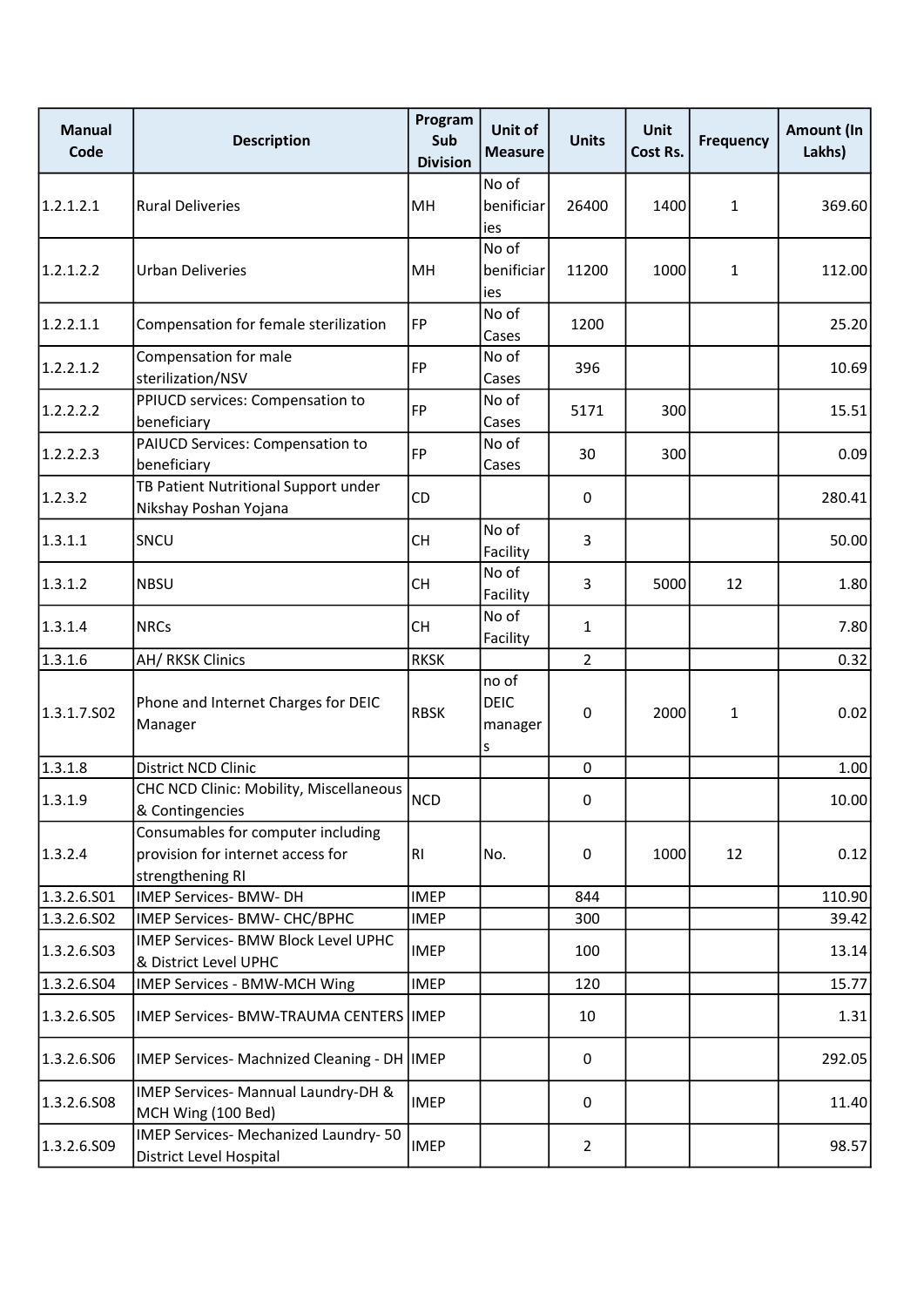| <b>Manual</b><br>Code | <b>Description</b>                                                                                                                                                                                  | Program<br>Sub<br><b>Division</b> | Unit of<br><b>Measure</b>                  | <b>Units</b>   | <b>Unit</b><br>Cost Rs. | <b>Frequency</b> | Amount (In<br>Lakhs) |
|-----------------------|-----------------------------------------------------------------------------------------------------------------------------------------------------------------------------------------------------|-----------------------------------|--------------------------------------------|----------------|-------------------------|------------------|----------------------|
| 1.3.2.6.510           | IMEP Services- Cleaning - CHC/BPHC                                                                                                                                                                  | <b>IMEP</b>                       |                                            | 300            |                         |                  | 19.74                |
| 1.3.2.6.511           | IMEP Services-Cleaning - MCH Wing                                                                                                                                                                   | <b>IMEP</b>                       |                                            | 120            |                         |                  | 7.90                 |
| 1.3.2.6.512           | <b>IMEP Services-Cleaning -TRAUMA</b><br><b>CENTERS</b>                                                                                                                                             | <b>IMEP</b>                       |                                            | 10             |                         |                  | 0.66                 |
| 1.3.2.6.513           | <b>IMEP Services-Cleaniness - Sub Centers</b>                                                                                                                                                       | <b>IMEP</b>                       |                                            | 391            |                         |                  | 23.46                |
| 1.3.2.6.515           | POL for generator-DH                                                                                                                                                                                | <b>IMEP</b>                       |                                            | $\mathbf 0$    |                         |                  | 12.60                |
| 1.3.2.6.516           | POL for generator -CHC and BPHC                                                                                                                                                                     | <b>IMEP</b>                       |                                            | 0              |                         |                  | 15.75                |
| 2.1.3.1               | <b>Blood collection and Transport Vans</b>                                                                                                                                                          | <b>BLOOD</b><br><b>CELL</b>       | No of<br>units                             | 0              | 660000                  | $\mathbf{1}$     | 6.60                 |
| 2.2.1                 | POL for Family Planning/Others                                                                                                                                                                      | FP                                | No of<br><b>FDOS</b>                       | 123            | 1000                    |                  | 1.23                 |
| 2.2.2                 | Mobility & Communication support for<br>AH counsellors & RKSK Coordinators                                                                                                                          | <b>RKSK</b>                       | No of<br>Councelo<br>r                     | $\overline{2}$ | 1200                    | 12               | 0.29                 |
| 2.2.3                 | Mobility support for RBSK Mobile health<br>team                                                                                                                                                     | <b>RBSK</b>                       | No of<br>vehicles                          | 20             | 33000                   | 12               | 79.20                |
| 2.2.4                 | Support for RBSK: CUG connection per<br>team and rental                                                                                                                                             | <b>RBSK</b>                       | No of<br>teams                             | 20             | 200                     | 12               | 0.48                 |
| 2.3.1.1.2             | Monthly Village Health and Nutrition<br>Days                                                                                                                                                        | RI                                | no of<br>sessions                          | 4920           | 100                     | $\mathbf{1}$     | 4.92                 |
| 2.3.1.10              | Mobility support for mobile health<br>team/TA/DA to vaccinators                                                                                                                                     | R <sub>1</sub>                    | No of<br>mobile<br>immuniz<br>ation<br>Van | 0              | 33000                   |                  | 5.94                 |
| 2.3.2.3               | DMHP: Targeted interventions at<br>community level Activities &<br>interventions targeted at schools,<br>colleges, workplaces, out of school<br>adolescents, urban slums and suicide<br>prevention. | <b>NCD</b>                        |                                            | 0              |                         |                  | 6.00                 |
| 2.3.2.4               | Recurring grant for collection of eye<br>balls by eye banks and eye donation<br>centres                                                                                                             | <b>NCD</b>                        |                                            | $\pmb{0}$      |                         |                  | 2.00                 |
| 2.3.2.5               | Tobacco Cessation Centre (TCC): Weekly<br>FGD with the tobacco users                                                                                                                                | <b>NCD</b>                        |                                            | 0              |                         |                  | 0.52                 |
| 2.3.3.2               | Screening and free spectacles to school<br>children                                                                                                                                                 | <b>NCD</b>                        |                                            | $\mathsf 0$    |                         |                  | 8.02                 |
| 2.3.3.3               | Screening and free spectacles for near<br>work to Old Person                                                                                                                                        | <b>NCD</b>                        |                                            | $\mathsf 0$    |                         |                  | 8.02                 |
| 2.3.3.4.1             | Coverage of Public School                                                                                                                                                                           | <b>NCD</b>                        |                                            | $\mathbf 0$    |                         |                  | 0.67                 |
| 2.3.3.4.2             | Coverage of Pvt. School                                                                                                                                                                             | <b>NCD</b>                        |                                            | $\mathbf 0$    |                         |                  | 2.00                 |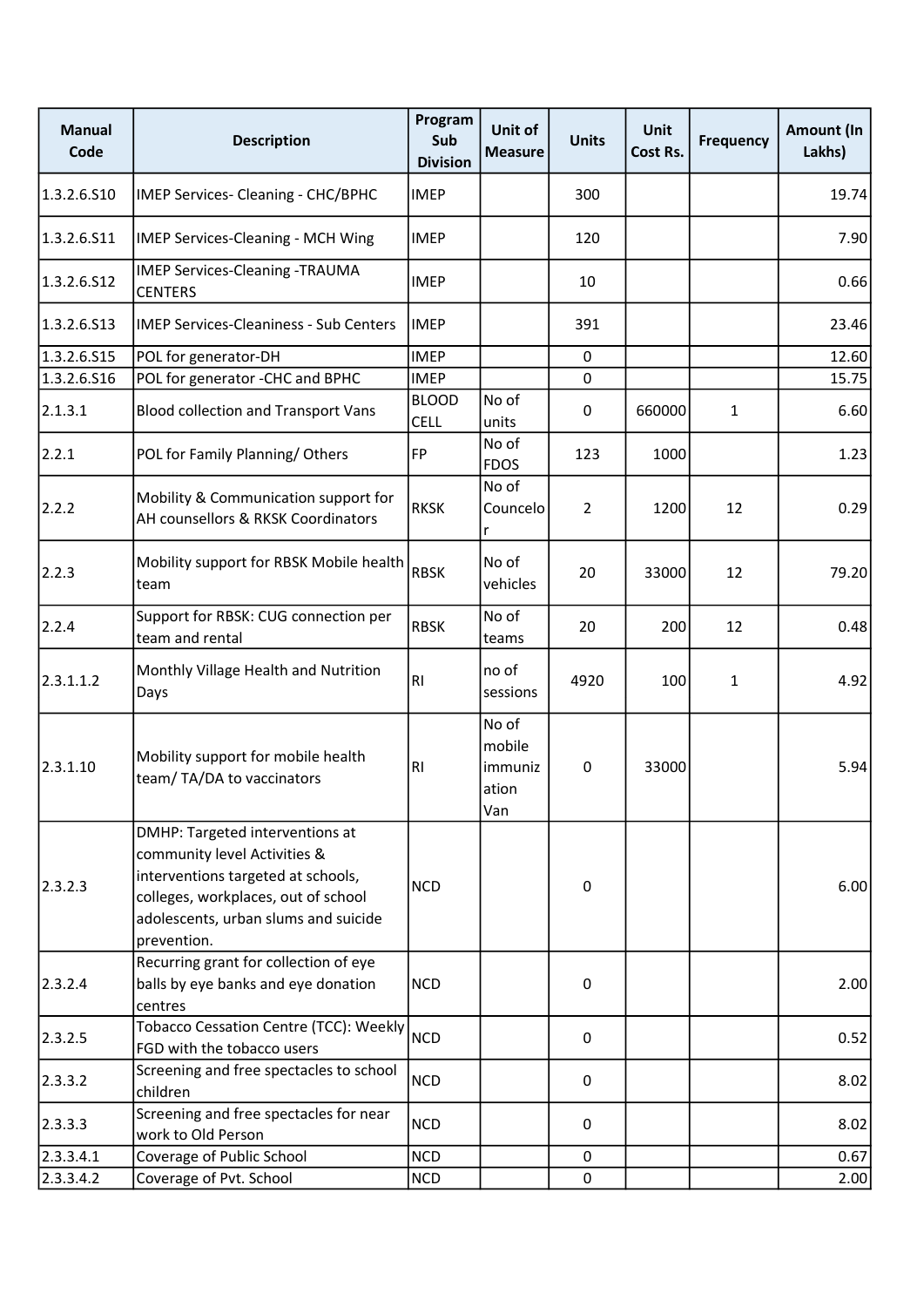| <b>Manual</b><br>Code | <b>Description</b>                                                                                                | Program<br>Sub<br><b>Division</b> | Unit of<br><b>Measure</b>     | <b>Units</b> | <b>Unit</b><br>Cost Rs. | <b>Frequency</b> | <b>Amount (In</b><br>Lakhs) |
|-----------------------|-------------------------------------------------------------------------------------------------------------------|-----------------------------------|-------------------------------|--------------|-------------------------|------------------|-----------------------------|
| 2.3.3.4.3             | Coverage of Public School in other's<br>school programme                                                          | <b>NCD</b>                        |                               | 0            |                         |                  | 1.33                        |
| 2.3.3.4.4             | Coverage of Pvt. School in other's school<br>programme                                                            | <b>NCD</b>                        |                               | 0            |                         |                  | 1.00                        |
| 2.3.3.4.5             | Sensitization campaign for college<br>students                                                                    | <b>NCD</b>                        |                               | 0            |                         |                  | 2.00                        |
| 3.1.1.1.1             | JSY Incentive to ASHA                                                                                             | <b>MH</b>                         | No of<br><b>ASHA</b>          | 22400        | 600                     | $\mathbf{1}$     | 134.40                      |
| 3.1.1.1.2             | ASHA incentive under MAA programme<br>@ Rs 100 per ASHA for quarterly<br>mother's meeting                         | <b>CH</b>                         | No of<br>meetings             | 1664         | 100                     |                  | 3.33                        |
| 3.1.1.1.3.501         | Incentive for Home Based Newborn<br>Care programme Rural                                                          | <b>CH</b>                         | No of<br>newborn              | 27034        | 250                     | $\mathbf{1}$     | 67.59                       |
| 3.1.1.1.5             | Incentive for referral of SAM cases to<br>NRC and for follow up of discharge SAM<br>children from NRCs            | <b>CH</b>                         | No of<br>Child                | 860          | 150                     | $\mathbf{1}$     | 0.26                        |
| 3.1.1.1.6             | Incentive for National Deworming Day<br>for mobilising out of school children                                     | <b>RKSK</b>                       | No of<br><b>ASHA</b>          | 2085         | 100                     | $\mathbf{1}$     | 2.09                        |
| 3.1.1.1.7             | Incentive for IDCF for prophylactic<br>distribution of ORS to family with under-CH<br>five children.              |                                   | No of<br><b>ASHA</b>          | 1664         | 100                     | $\mathbf{1}$     | 1.66                        |
| 3.1.1.1.9             | National Iron Plus Incentive for<br>mobilizing children and/or ensuring<br>compliance and reporting (6-59 months) | <b>CH</b>                         | No of<br><b>ASHA</b>          | 1298         | 50                      | $\mathbf{1}$     | 3.89                        |
| 3.1.1.1.11            | ASHA Incentive under Immunzation                                                                                  | RI                                | no of<br>children             | 93026        | 225                     | $\mathbf{1}$     | 209.31                      |
| 3.1.1.1.12            | Incentive to ASHA for Quaterly Visit<br>Under HBYC program                                                        | <b>CH</b>                         | No of<br>Child $/5$<br>visits | 8333         | 250                     | $\mathbf{1}$     | 20.83                       |
| 3.1.1.1.13.S0         | ASHA incentive for HRP identification<br>and follow up                                                            | MH                                | No of<br><b>ASHA</b>          | 1500         | 300                     | $\mathbf{1}$     | 4.50                        |
| 3.1.1.2.4             | ASHA PPIUCD incentive for<br>accompanying the client for PPIUCD<br>insertion                                      | <b>FP</b>                         |                               | 5171         | 150                     |                  | 7.76                        |
| 3.1.1.2.5             | <b>ASHA PAIUCD incentive for</b><br>accompanying the client for PAIUCD<br>insertion                               | <b>FP</b>                         |                               | 340          | 150                     |                  | 0.51                        |
| 3.1.1.2.6.501         | ASHA incentive under ESB scheme for<br>promoting spacing of births between 02 FP<br>children                      |                                   | No of<br>Clints               | 822          | 500                     |                  | 4.11                        |
|                       | ASHA incentive under ESB scheme for<br>3.1.1.2.6.S02 promoting spacing of 02 years after<br>marriage              | <b>FP</b>                         | No of<br>Clints               | 822          | 500                     |                  | 4.11                        |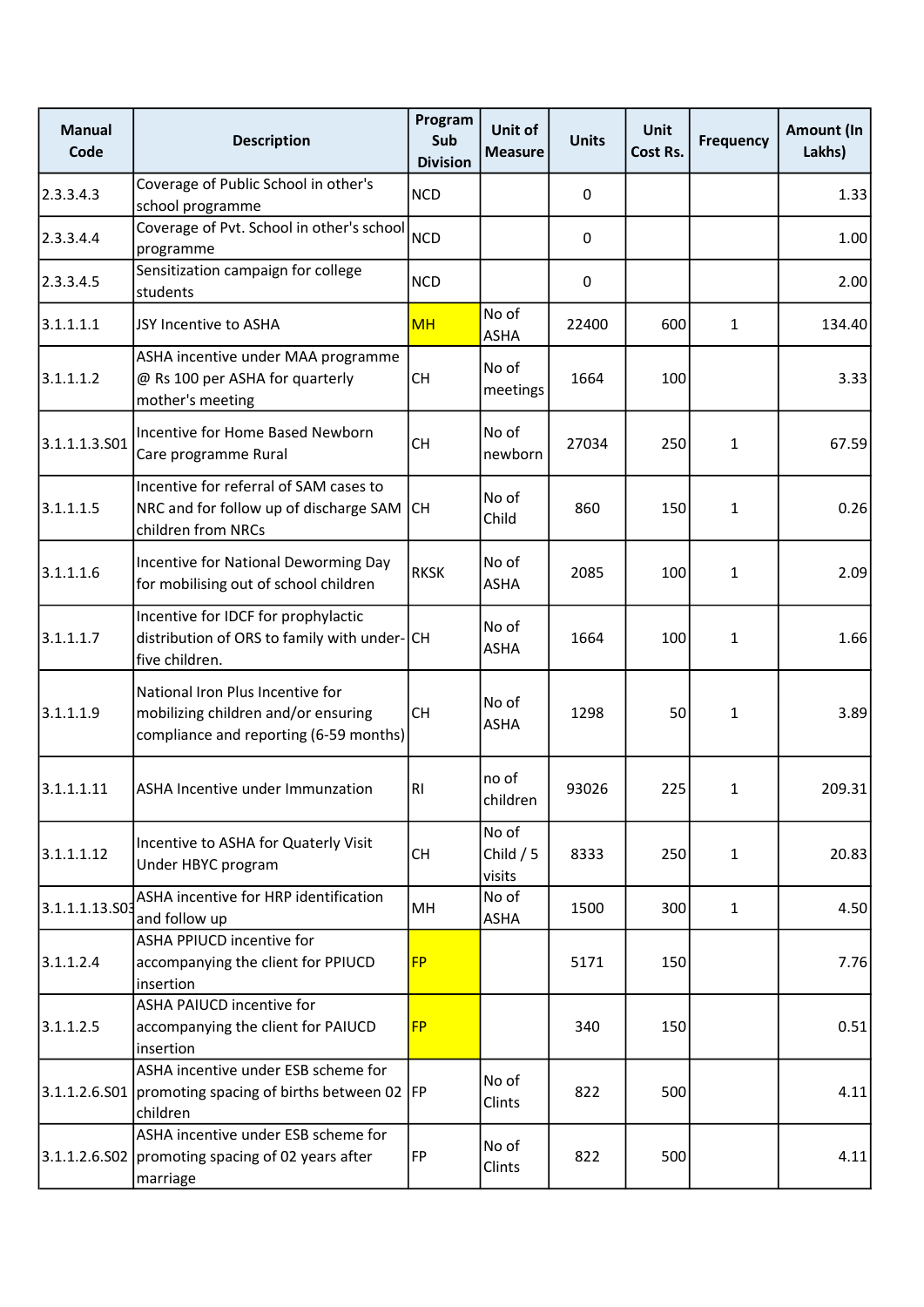| <b>Manual</b><br>Code | <b>Description</b>                                                                                                        | Program<br>Sub<br><b>Division</b> | Unit of<br><b>Measure</b> | <b>Units</b> | Unit<br>Cost Rs. | <b>Frequency</b> | Amount (In<br>Lakhs) |
|-----------------------|---------------------------------------------------------------------------------------------------------------------------|-----------------------------------|---------------------------|--------------|------------------|------------------|----------------------|
| 3.1.1.2.7             | ASHA incentive under ESB scheme for<br>promoting Adoption of Limiting Method   FP<br>upto Two Children                    |                                   | No of<br>Clints           | 459          | 1000             |                  | 4.59                 |
|                       | Reimbursement of travel expenses for<br>3.1.1.2.9.502 accompanying a women to facility for<br>medical abortion            | FP                                | No of<br>Cases            | 400          | 225              |                  | 0.90                 |
|                       | Reimbursement of travel expenses for<br>3.1.1.2.9.503 accompanying a women to facility for<br>surgical abortion (MVA/EVA) | FP                                | No of<br>Cases            | 480          | 150              |                  | 0.72                 |
| 3.1.1.4.2             | ASHA Incentive for Dengue and<br>Chikungunya                                                                              |                                   |                           | $\mathbf 0$  |                  |                  | 16.86                |
| 3.1.1.4.5             | Honorarium for Drug Distribution<br>including ASHAs and supervisors<br>involved in MDA                                    |                                   |                           | $\pmb{0}$    |                  |                  | 62.95                |
| 3.1.1.4.8.1           | ASHA incentive for detection of leprosy                                                                                   |                                   |                           | 509          |                  |                  | 1.27                 |
| 3.1.1.4.8.2           | ASHA Incentive for PB (Treatment<br>completion)                                                                           |                                   |                           | 305          |                  |                  | 1.22                 |
| 3.1.1.4.8.3           | ASHA Incentive for MB (Treatment<br>completion)                                                                           |                                   |                           | 204          |                  |                  | 1.22                 |
| 3.1.1.4.9             | ASHA Involvement under NLEP -<br>Sensitisation                                                                            |                                   |                           | 500          |                  |                  | 0.50                 |
| 3.1.1.5.2.S03         | ASHA Incentive Filling of CBAC forms<br>Under HWC                                                                         | <b>CP</b>                         |                           | 0            |                  |                  | 14.50                |
| 3.1.1.5.2.504         | ASHA Incentive for Mobilising,<br>Screening and Follow Up Under HWC                                                       | <b>CP</b>                         |                           | $\pmb{0}$    |                  |                  | 14.50                |
| 3.1.1.6.1             | ASHA incentives for routine activities                                                                                    | СP                                |                           | 1686         |                  |                  | 404.64               |
|                       | 3.1.1.6.3.S04   Incentive to ASHA Facilitator                                                                             | <b>CP</b>                         |                           | 85           |                  |                  | 4.59                 |
| 3.1.1.6.3.505         | Incentive to ASHA for Health Promotion<br>Day                                                                             | CP                                |                           | 1686         |                  |                  | 40.46                |
| 3.1.1.6.3.S06         | Incentive to ASHA under PMMVY                                                                                             | CP                                |                           | 10116        |                  |                  | 10.12                |
| 3.1.1.6.3.507         | Incentive to ASHA Facilitator for<br><b>CBAC, HRP and SAM Tracking</b>                                                    | CP                                |                           | 85           |                  |                  | 12.75                |
| 3.1.2.8.502           | Training under HBYC TOT at District<br>Level & Block Level Training                                                       | <b>CH</b>                         | No of<br><b>Batch</b>     | 135          |                  |                  | 59.55                |
| 3.1.3.1               | Supervision costs by ASHA<br>facilitators(12 months)                                                                      | CP                                |                           | 85           |                  |                  | 61.20                |
| 3.1.3.2               | Support provisions to ASHA (Uniform)                                                                                      | CP                                |                           | 1771         |                  |                  | 10.63                |
| 3.1.3.3               | Awards to ASHA's/Link workers                                                                                             | <b>CP</b>                         |                           | $\mathbf 0$  |                  |                  | 6.83                 |
| 3.1.3.4               | Mobilization of children through ASHA<br>or other mobilizers                                                              | <b>RI</b>                         | No of<br>session          | 39360        | 150              | $\mathbf{1}$     | 59.04                |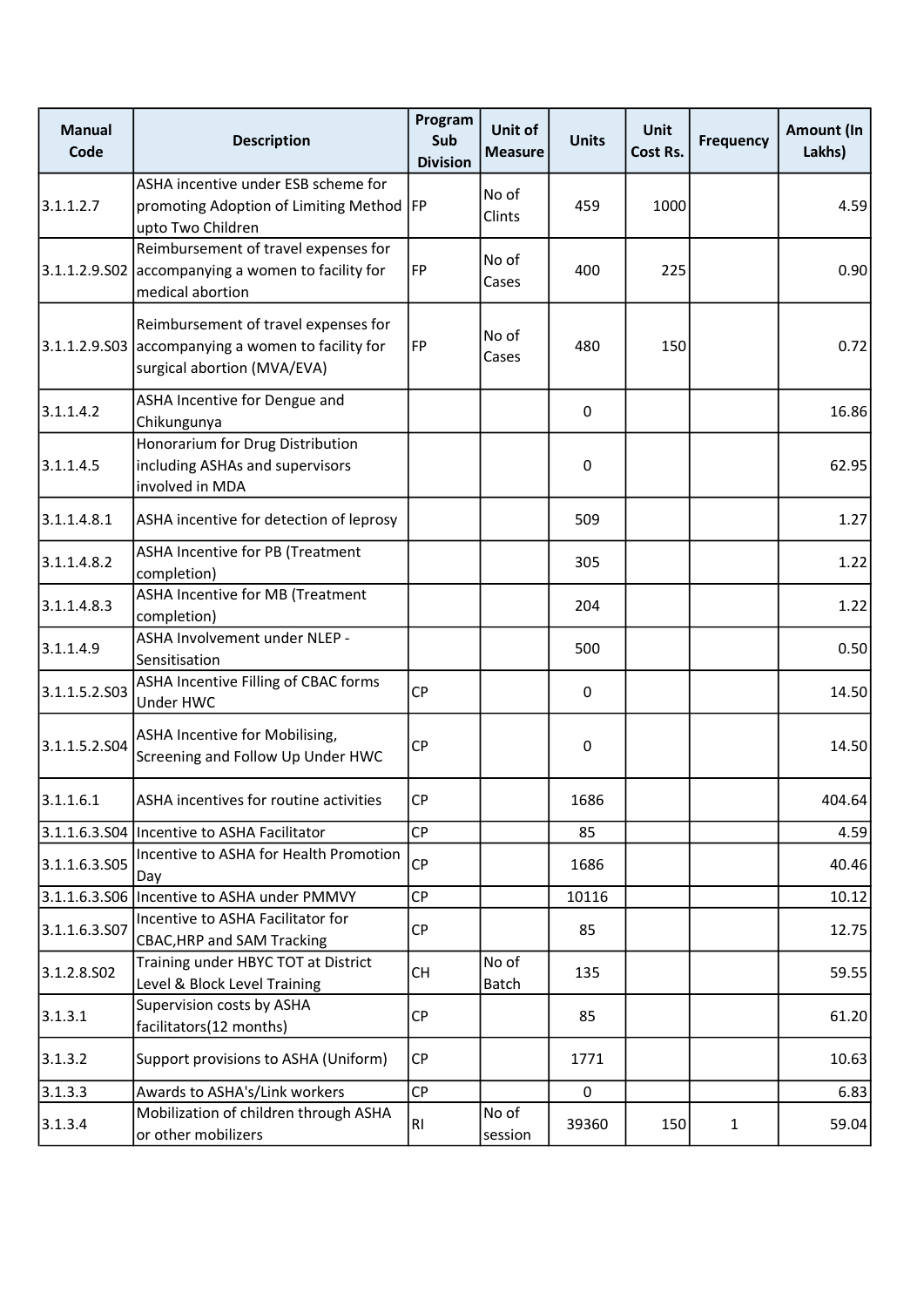| <b>Manual</b><br>Code | <b>Description</b>                                                                                                             | Program<br>Sub<br><b>Division</b> | Unit of<br><b>Measure</b>        | <b>Units</b> | Unit<br>Cost Rs. | <b>Frequency</b> | Amount (In<br>Lakhs) |
|-----------------------|--------------------------------------------------------------------------------------------------------------------------------|-----------------------------------|----------------------------------|--------------|------------------|------------------|----------------------|
| 3.1.3.5.S01           | Incentive for other link workers for<br>Prepration of Due List of Childrens to be  RI<br>immunized                             |                                   | No of<br>session                 | 9108         | 100              | $\mathbf{1}$     | 9.11                 |
| 3.2.3.1.1             | Treatment Supporter Honorarium (Rs<br>1000)                                                                                    |                                   |                                  | 0            |                  |                  | 56.08                |
| 3.2.3.1.2             | Treatment Supporter Honorarium (Rs<br>5000)                                                                                    |                                   |                                  | 0            |                  |                  | 8.52                 |
| 3.2.3.1.3             | Incentive for informant (Rs 500)                                                                                               |                                   |                                  | $\mathbf 0$  |                  |                  | 6.31                 |
| 3.2.3.4.S01           | Incentive for community<br>volunteers/supervisors/LT etc<br>undertaking ACF                                                    |                                   |                                  | 0            |                  |                  | 66.67                |
| 3.2.5.1.1             | <b>Operational cost for Spray Wages</b>                                                                                        |                                   |                                  | $\mathbf 0$  |                  |                  | 22.46                |
| 3.2.5.2.1             | Dengue & Chikungunya: Vector Control,<br>environmental management & fogging<br>machine                                         |                                   |                                  | 0            |                  |                  | 41.12                |
| 3.3.3.2               | Training of PRI's representatives/ Police<br>personnel/ Teachers/ Transport<br>personnel/ NGO personnel/ other<br>stakeholders |                                   |                                  | 0            |                  |                  | 0.30                 |
| 3.3.4.501             | <b>AAA Platform</b>                                                                                                            |                                   |                                  | 3820         |                  |                  | 17.19                |
| 4.1.1                 | <b>District Hospitals</b>                                                                                                      | <b>CP</b>                         |                                  | 4            |                  |                  | 20.00                |
| 4.1.3                 | <b>Community Health Centers</b>                                                                                                | <b>CP</b>                         |                                  | 10           |                  |                  | 25.00                |
| 4.1.4                 | <b>Primary Health Centers</b>                                                                                                  | CP                                |                                  | 42           |                  |                  | 36.75                |
| 4.1.5                 | Sub Centers                                                                                                                    | CP                                |                                  | 391          |                  |                  | 46.92                |
| 4.1.6                 | Village Health Sanitation & Nutrition<br>Committee                                                                             | CP                                |                                  | 770          |                  |                  | 46.20                |
| 4.1.7.S01             | H&WC Additional Untied Grant-SC                                                                                                | CP                                |                                  | $\mathbf 0$  |                  |                  | 25.80                |
| 4.1.7.S02             | H&WC Additional Untied Grant-PHC                                                                                               | <b>CP</b>                         |                                  | 0            |                  |                  | 15.00                |
|                       | 5.1.1.1.7.S02 One time establishment cost MNCU                                                                                 | <b>CH</b>                         | No of<br>Facility                | 1            |                  |                  | 11.09                |
| 5.1.1.2.8             | Infrastructure strengthening of SC to<br>H&WC                                                                                  | <b>CP</b>                         |                                  | 0            |                  |                  | 840.00               |
| 5.3.3                 | Blood bank/ Blood storage/ Day care<br>centre for hemoglobinopathies                                                           | <b>BLOOD</b><br><b>CELL</b>       |                                  | 0            |                  |                  | 12.50                |
| 5.3.9                 | Safety Pits                                                                                                                    | RI                                | No.                              | 9            | 6000             | $\mathbf{1}$     | 0.54                 |
| 5.3.14                | Civil Works under RNTCP                                                                                                        | CD                                |                                  | $\Omega$     |                  |                  | 7.56                 |
| 6.1.1.1.1             | MVA / EVA for Safe Abortion services                                                                                           | <b>FP/CAC</b>                     | No of<br>MVA/<br><b>EVA kits</b> | 20           | 3000             |                  | 0.60                 |
| 6.1.1.2.3 S01         | Procurement Of Equipment for Skill Lab<br>Under SAANS at District Level                                                        | CH                                | No of<br>Equipme<br>nt           | $\mathbf{1}$ |                  |                  | 2.50                 |
| 6.1.1.2.3.S02         | Procurement Of Hand held Pulse<br>Oximeter and nebulizer under SAANS at CH<br>District Level                                   |                                   | No of<br>Equipme<br>nt           | 48           |                  |                  | 4.32                 |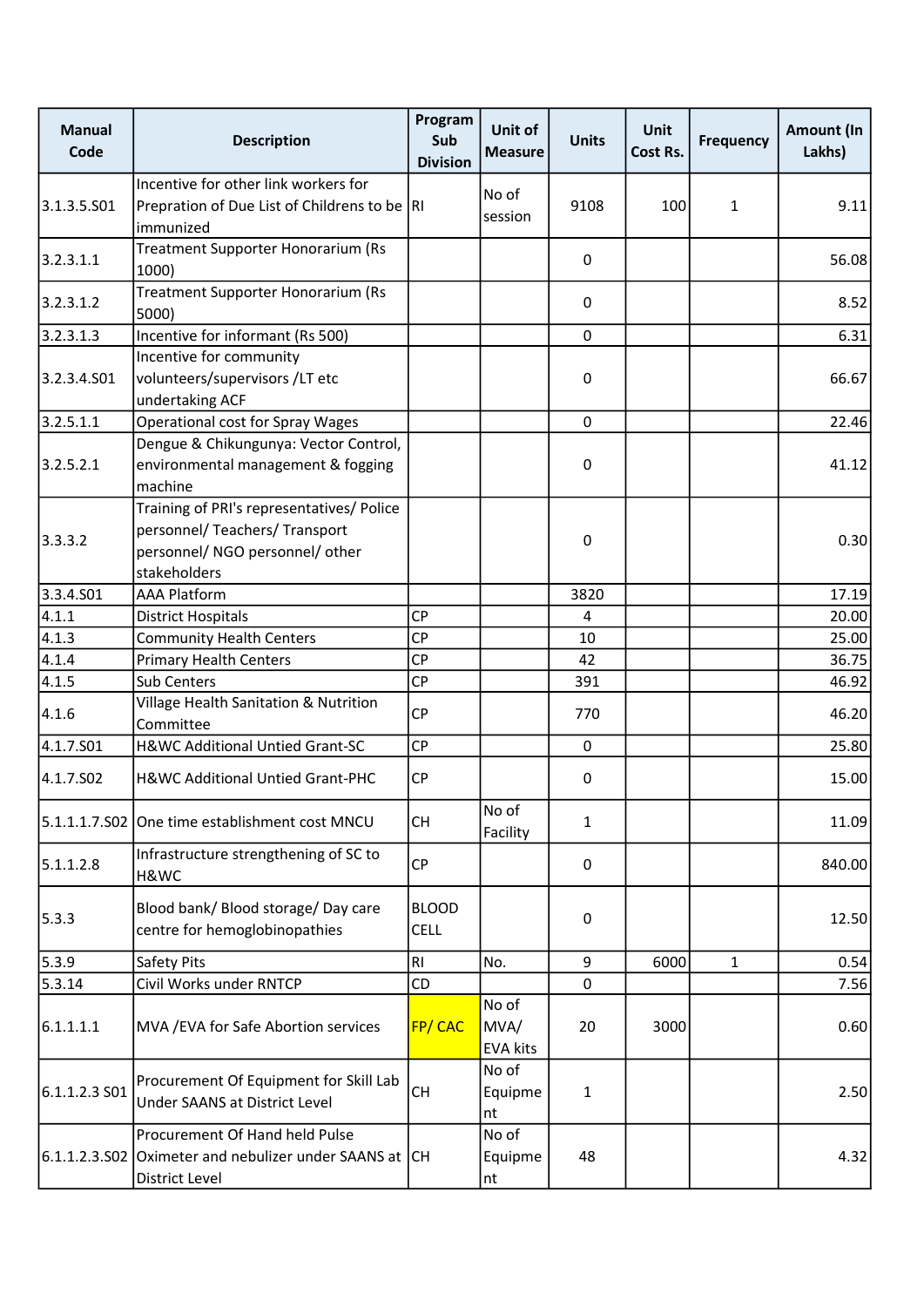| <b>Manual</b><br>Code | <b>Description</b>                                                       | Program<br>Sub<br><b>Division</b> | Unit of<br><b>Measure</b>  | <b>Units</b> | Unit<br>Cost Rs. | <b>Frequency</b> | Amount (In<br>Lakhs) |
|-----------------------|--------------------------------------------------------------------------|-----------------------------------|----------------------------|--------------|------------------|------------------|----------------------|
|                       | 6.1.1.2.4.S02 Procurement of Equipment for MNCU                          | <b>CH</b>                         | No of<br>Equipme<br>nt     | 1            |                  |                  | 3.80                 |
| 6.1.1.2.4.504         | Procurement of equipment for SNCU<br>(Old)                               | <b>CH</b>                         | No of<br>Equipme<br>nt     | 8            |                  |                  | 4.00                 |
| 6.1.1.3.1             | <b>NSV kits</b>                                                          | FP                                |                            | 5            | 1000             |                  | 0.05                 |
| 6.1.1.3.3             | Minilap kits                                                             | FP                                | No of<br>Minilap<br>kits   | 4            | 3000             |                  | 0.12                 |
| 6.1.1.3.5             | PPIUCD forceps                                                           | FP                                | No of<br>Kallys<br>forceps | 10           | 1000             |                  | 0.10                 |
| 6.1.1.5.1             | Equipment for Mobile health teams                                        | <b>RBSK</b>                       | No of<br>teams             | 20           | 5000             | $\mathbf{1}$     | 1.00                 |
| 6.1.1.17.1            | Equipments                                                               |                                   |                            | 0            |                  |                  | 0.05                 |
| 6.1.1.18.1            | Procurement of Equipment                                                 |                                   |                            | $\mathbf 0$  |                  |                  | 2.50                 |
| 6.1.1.19.3            | Grant-in-aid for Vision Centre (PHC)<br>(Govt.)                          |                                   |                            | 0            |                  |                  | 1.00                 |
| 6.1.1.21.1            | Recurring GIA: Machinery & Equipment<br>for DH                           |                                   |                            | 0            |                  |                  | 1.50                 |
| 6.1.1.21.4            | Non-recurring GIA: Machinery &<br><b>Equipment for CHC</b>               |                                   |                            | 0            |                  |                  | 2.50                 |
| 6.1.2.3.1             | <b>MCR</b>                                                               |                                   |                            | 110          |                  |                  | 0.44                 |
| 6.1.2.3.2             | Aids/Appliance                                                           |                                   |                            | $\mathbf 0$  |                  |                  | 0.17                 |
| 6.1.2.5.1             | Tablets; software for H&WC and ANM/<br><b>MPW</b>                        | CP                                |                            | 0            |                  |                  | 1.50                 |
| 6.1.3.1.3             | <b>Equipment Maintenance</b>                                             |                                   |                            | 0            |                  |                  | 2.23                 |
| 6.2.1.2               | Drugs for Safe Abortion (MMA)                                            | FP/CAC                            | No of<br><b>Tablets</b>    | 300          |                  |                  | 0.04                 |
| 6.2.1.7.5.501         | Drugs & Consumables Normal Delivery<br>L1 Facility                       | MH                                | No of<br>benificier<br>ies | 100          | 100              |                  | 0.02                 |
| 6.2.1.7.5.S02         | Drugs & Consumables Normal Delivery<br>L2 Facility                       | MH                                | No of<br>benificier<br>ies | 6600         | 200              | $\mathbf{1}$     | 2.64                 |
| 6.2.1.7.5.503         | Drugs & Consumables Normal Delivery<br>L3 Facility                       | MH                                | No of<br>benificier<br>ies | 29800        | 300              | $\mathbf{1}$     | 23.84                |
| 6.2.1.7.5.504         | Drugs & Consumables Caesarean<br>Delivery L3 Facility                    | MH                                | No of<br>benificier<br>ies | 4500         | 1800             | $\mathbf{1}$     | 16.20                |
| 6.2.1.7.5.508         | Drugs & Consumables Safe Dilivery Kit<br>for HIV infected Pregnant Women | MH                                | No of<br>benificier<br>ies | 135          | 1500             | $\mathbf{1}$     | 2.03                 |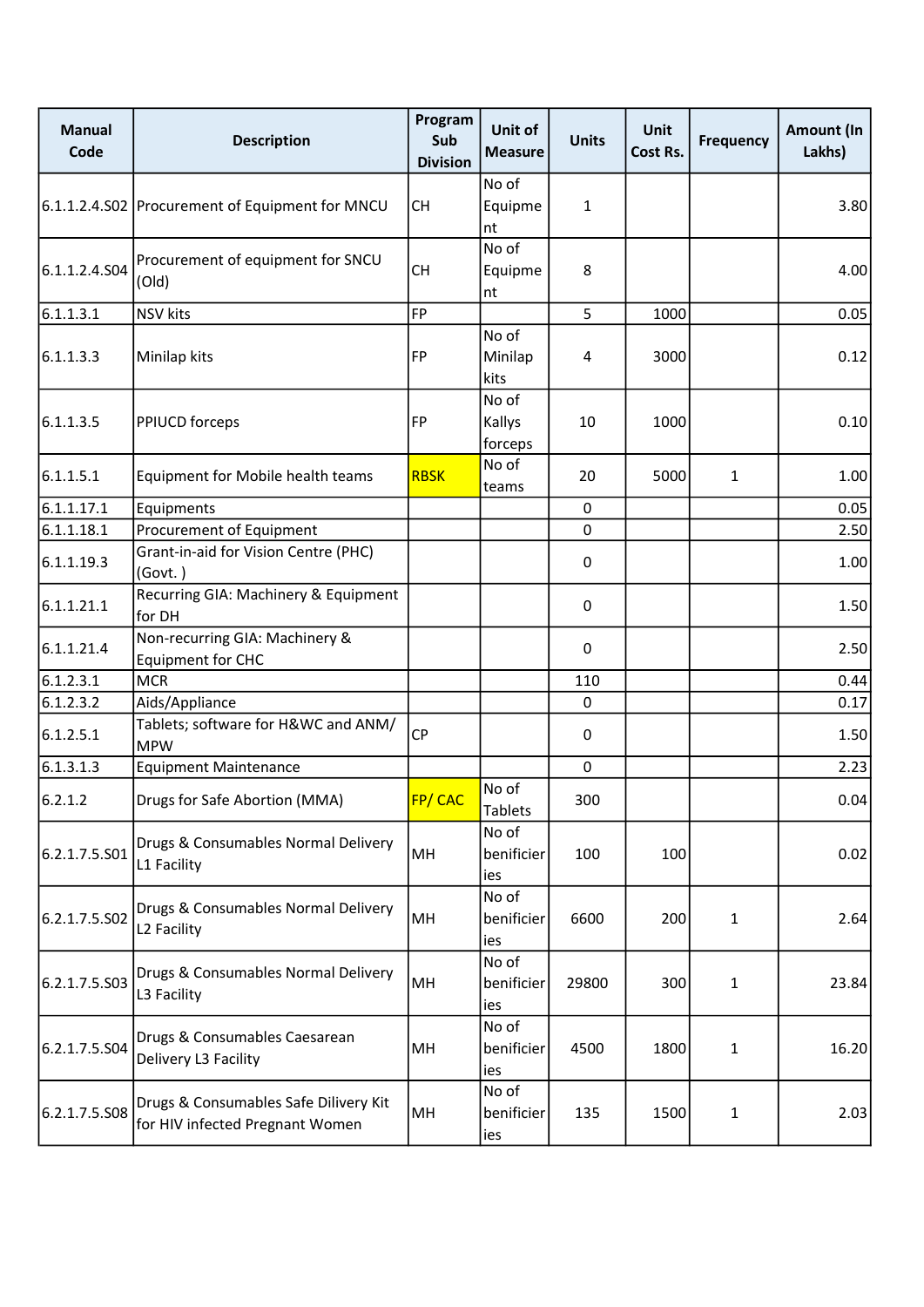| <b>Manual</b><br>Code | <b>Description</b>                                                                                  | Program<br>Sub<br><b>Division</b> | Unit of<br><b>Measure</b>  | <b>Units</b> | Unit<br>Cost Rs. | <b>Frequency</b> | Amount (In<br>Lakhs) |
|-----------------------|-----------------------------------------------------------------------------------------------------|-----------------------------------|----------------------------|--------------|------------------|------------------|----------------------|
| 6.2.1.7.5.S11         | Normal Delivery L3 Medical College (A<br>Category @ Rs.400)                                         | MH                                | No of<br>benificier<br>ies | 4300         | 400              | $\mathbf{1}$     | 17.20                |
| 6.2.1.7.5.S13         | Medical College (Simple LSCS)( A<br>Category @ Rs.1800)                                             | MH                                | No of<br>benificier<br>ies | 1700         | 1800             | $\mathbf{1}$     | 30.60                |
| 6.2.2.9               | AEFI kit under RI Program                                                                           | R <sub>1</sub>                    | No.                        | 65           | 200              | $\mathbf{1}$     | 0.13                 |
| 6.2.5.1               | Medicine for Mobile health team                                                                     | <b>RBSK</b>                       | No of<br>teams             | 20           | 5000             | $\mathbf{1}$     | 1.00                 |
| 6.2.6.4               | Replenishment of ASHA HBNC kits                                                                     | CP                                |                            | 1618         |                  |                  | 2.43                 |
| 6.2.8.1               | Red/Black plastic bags et                                                                           | RI                                | No of<br>session           | 49200        | 10               | $\mathbf{1}$     | 4.92                 |
| 6.2.8.2               | Bleach/Hypochlorite solution/ Twin<br>bucket and hub cutter                                         | R <sub>l</sub>                    |                            | 32           |                  |                  | 0.48                 |
| 6.2.9.1               | AYUSH drugs for DH / CHC / PHC                                                                      | <b>AYUSH</b>                      |                            | 32           |                  |                  | 16.00                |
| 6.2.10.1              | <b>Consumables for NOHP</b>                                                                         |                                   |                            | 0            |                  |                  | 5.00                 |
| 6.2.12.1              | Chloroquine phosphate tablets                                                                       |                                   |                            | $\mathbf 0$  |                  |                  | 0.25                 |
| 6.2.12.2              | Primaquine tablets 2.5 mg                                                                           |                                   |                            | $\mathbf 0$  |                  |                  | 0.13                 |
| 6.2.12.3              | Primaquine tablets 7.5 mg                                                                           |                                   |                            | $\mathbf 0$  |                  |                  | 0.25                 |
| 6.2.12.10             | Pyrethrum extract 2% for spare spray                                                                |                                   |                            | 0            |                  |                  | 2.72                 |
| 6.2.13.1              | Supportive drugs, lab. Reagents                                                                     |                                   |                            | $\mathbf 0$  |                  |                  | 0.68                 |
| 6.2.14.1              | <b>Laboratory Materials</b>                                                                         |                                   |                            | $\mathbf 0$  |                  |                  | 32.78                |
| 6.2.14.2              | Procurement of Drugs                                                                                |                                   |                            | 0            |                  |                  | 16.81                |
| 6.2.15.1              | Assistance for<br>consumables/drugs/medicines to the<br>Govt./District Hospital for Cat sx etc      | <b>NCD</b>                        |                            | 0            |                  |                  | 38.51                |
| 6.2.18.1              | Procurement of medicine &<br>consumables for TCC under NTCP                                         |                                   |                            | 0            |                  |                  | 2.00                 |
| 6.2.19.1              | Drugs & supplies for District NCD Clinic                                                            |                                   |                            | 0            |                  |                  | 12.00                |
| 6.2.19.2              | Drugs & supplies for District CCU/ICU<br>&Cancer Care                                               | <b>NCD</b>                        |                            | $\pmb{0}$    |                  |                  | 26.00                |
| 6.2.19.3              | Drugs & supplies for CHC NCD Clinic                                                                 |                                   |                            | 0            |                  |                  | 20.00                |
| 6.2.19.4              | Drugs & supplies for PHC level                                                                      |                                   |                            | $\mathbf 0$  |                  |                  | 12.75                |
| 6.2.19.5              | Drugs & supplies for Sub-Centre level                                                               |                                   |                            | 0            |                  |                  | 48.75                |
| 6.2.22.1              | Cost of Lab recurring expences for H &<br><b>WC</b>                                                 | <b>CP</b>                         |                            | $\pmb{0}$    |                  |                  | 34.80                |
| 6.4.3.501             | Free Diagnostics for Pregnant women<br>under JSSK - USG on PPP for PMSMA                            | MH                                | No of<br><b>USG</b>        | 1100         | 300              | $\mathbf{1}$     | 3.30                 |
| 6.4.3.S02             | Free Diagnostics for Pregnant women<br>under JSSK- AVD for for HIV & Syphilis at MH<br><b>VHNDs</b> |                                   | No of<br>AVD               | 638          | 25               | $\mathbf{1}$     | 16.59                |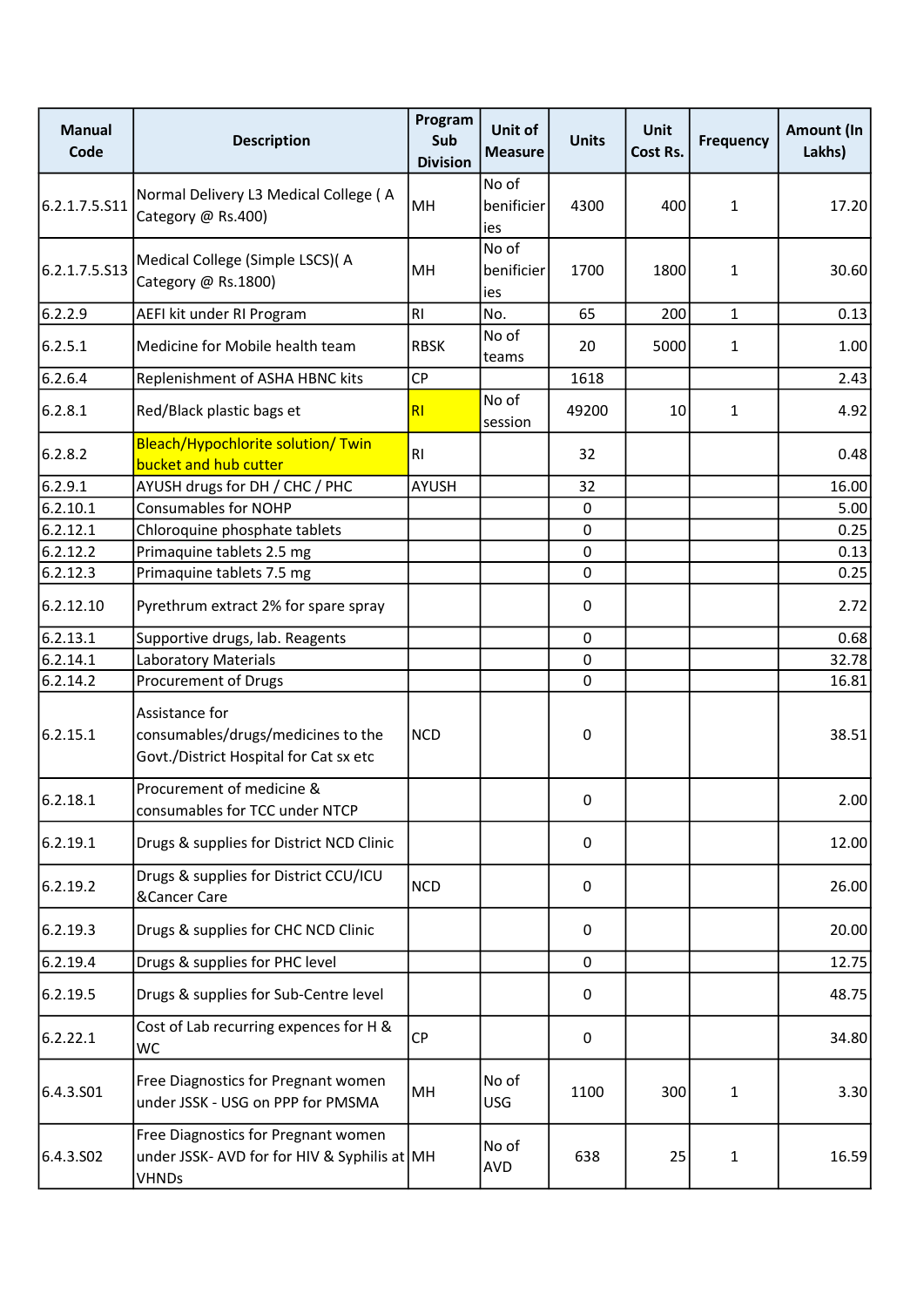| <b>Manual</b><br>Code | <b>Description</b>                                                                       | Program<br>Sub<br><b>Division</b> | Unit of<br><b>Measure</b>  | <b>Units</b> | Unit<br>Cost Rs. | <b>Frequency</b> | <b>Amount (In</b><br>Lakhs) |
|-----------------------|------------------------------------------------------------------------------------------|-----------------------------------|----------------------------|--------------|------------------|------------------|-----------------------------|
| 6.4.3.S03             | Free Diagnostics for Pregnant women<br>under JSSK-MH                                     | <b>MH</b>                         | No of<br>benificier<br>ies | 134000       | 200              | 1                | 42.88                       |
| 6.4.4                 | Free Diagnostics for Sick infants under<br><b>JSSK</b>                                   | <b>CH</b>                         | No of<br>units             | 3            |                  |                  | 12.40                       |
| 7.5.2                 | Any Other                                                                                |                                   |                            | 0            |                  |                  | 11.22                       |
| 8.1.1.1               | ANMs                                                                                     | MH                                |                            | 118          |                  |                  | 257.87                      |
| 8.1.1.2.504           | <b>Staff Nurses-DH Strengthening</b>                                                     | <b>HS</b>                         |                            | 0            |                  |                  | 164.32                      |
| 8.1.1.2.505           | <b>Staff Nurses-MH</b>                                                                   | MH                                |                            | 63           |                  |                  | 209.97                      |
| 8.1.1.2.511           | Staff Nurse - HWC                                                                        | <b>CP</b>                         |                            | 0            |                  |                  | 55.91                       |
| 8.1.1.5.502           | Laboratory Technicians -HR                                                               |                                   |                            | 5            |                  |                  | 12.76                       |
| 8.1.1.5.504           | Laboratory Technicians - RNTCP                                                           |                                   |                            | 0            |                  |                  | 86.55                       |
| 8.1.1.6.S05           | OT Technician                                                                            | <b>MH</b>                         |                            | 11           |                  |                  | 27.72                       |
| 8.1.1.8.SO2           | Pharmacist-DH Strengthening                                                              | <b>HS</b>                         |                            | 0            |                  |                  | 4.86                        |
| 8.1.1.9               | Radiographer/ X-ray technician                                                           |                                   |                            | 3            |                  |                  | 7.60                        |
| 8.1.1.10.S02          | Physiotherapist/ Occupational Therapist-<br>CD-NLEP                                      | CD                                |                            | 0            |                  |                  | 4.60                        |
| 8.1.1.12              | Others (Para Medical Worker)-NLEP                                                        | CD                                |                            | 0            |                  |                  | 19.81                       |
| 8.1.2.1.S04           | Obstetricians and Gynaecologists -MH                                                     | MH                                |                            | 13           |                  |                  | 172.80                      |
| 8.1.2.2.504           | Paediatricians- DH Strengthening                                                         | <b>HS</b>                         |                            | 0            |                  |                  | 24.00                       |
| 8.1.2.2.505           | Paediatricians- UPHSSP                                                                   | <b>HS</b>                         |                            | 0            |                  |                  | 11.91                       |
| 8.1.2.3.S01           | Anaesthetists - UPHSSP                                                                   | <b>HS</b>                         |                            | 0            |                  |                  | 11.34                       |
| 8.1.2.3.505           | Anaesthetists - MH                                                                       | MH                                |                            | 6            |                  |                  | 50.40                       |
| 8.1.2.4.501           | Surgeons- UPHSSP                                                                         | <b>HS</b>                         |                            | 0            |                  |                  | 26.20                       |
| 8.1.2.5.504           | Radiologists-UPHSSP                                                                      | <b>HS</b>                         |                            | 0            |                  |                  | 12.00                       |
| 8.1.2.6.503           | Pathologists/ Haemotologists-DH<br>Strengthening                                         | <b>HS</b>                         |                            | 0            |                  |                  | 24.00                       |
| 8.1.2.6.504           | Pathologists/ Haemotologists- UPHSSP                                                     | <b>HS</b>                         |                            | 0            |                  |                  | 13.10                       |
| 8.1.3.3.502           | Orthopaedics - UPHSSP                                                                    | <b>HS</b>                         |                            | 0            |                  |                  | 12.47                       |
| 8.1.3.4.501           | <b>ENT-DH Strengthening</b>                                                              | <b>HS</b>                         |                            | $\mathbf 0$  |                  |                  | 12.00                       |
| 8.1.3.5.501           | Ophthalmologists-NCD-NPCB                                                                | <b>NCD</b>                        |                            | 0            |                  |                  | 5.94                        |
| 8.1.3.10.S01          | FRU Operationalization for Gynae &<br>anesthetist specialist on call from govt<br>sector | MH                                | No of C-<br>section        | 22           | 3000             | $\mathbf{1}$     | 0.66                        |
| 8.1.3.10.S02          | FRU Operationalization Gynecologists<br>specialist on call from pvt sector               | MH                                | No of C-<br>section        | 11           | 4500             | $\mathbf{1}$     | 0.50                        |
| 8.1.3.10.S03          | FRU Operationalization anesthetist<br>specialist on call for from pvt sector             | MH                                | No of C-<br>section        | 11           | 3000             | $\mathbf{1}$     | 0.33                        |
| 8.1.4.1.503           | <b>Dental Surgeons- UPHSSP</b>                                                           | HS                                |                            | $\pmb{0}$    |                  |                  | 5.79                        |
| 8.1.5.502             | Medical Officers -DH Strengthening                                                       | <b>HS</b>                         |                            | 0            |                  |                  | 14.40                       |
| 8.1.5.503             | <b>Medical Officers -MH</b>                                                              | MH                                |                            | 8            |                  |                  | 56.94                       |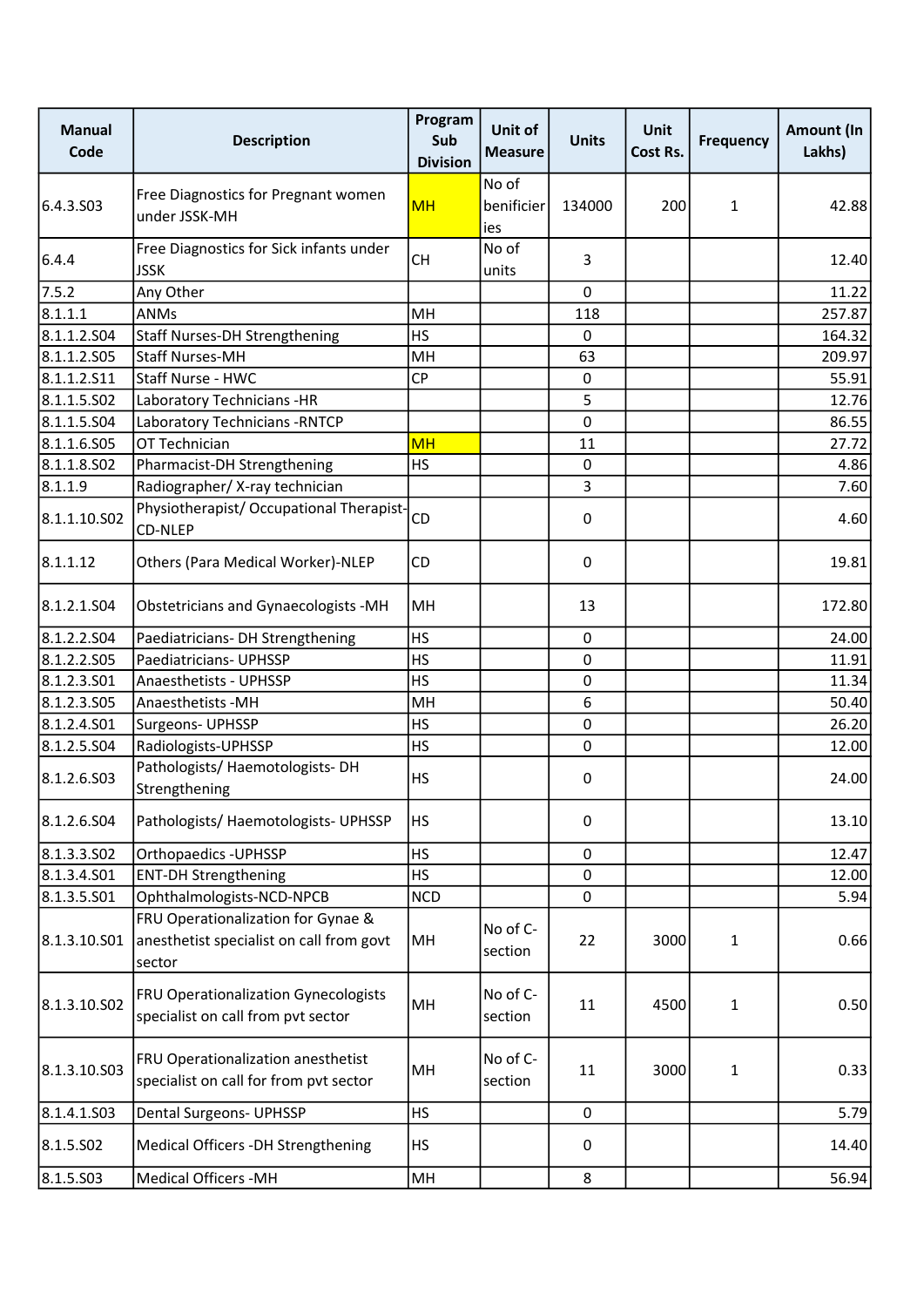| <b>Manual</b><br>Code     | <b>Description</b>                                           | Program<br>Sub<br><b>Division</b> | Unit of<br><b>Measure</b> | <b>Units</b>   | Unit<br><b>Cost Rs.</b> | <b>Frequency</b> | Amount (In<br>Lakhs) |
|---------------------------|--------------------------------------------------------------|-----------------------------------|---------------------------|----------------|-------------------------|------------------|----------------------|
| 8.1.5.S04                 | <b>Medical Officers - UPHSSP</b>                             | <b>HS</b>                         |                           | 0              |                         |                  | 32.13                |
| 8.1.5.506                 | Medical Officers -CD-RNTCP                                   | CD                                |                           | 0              |                         |                  | 34.02                |
| 8.1.6.1                   | <b>AYUSH MOs</b>                                             | <b>AYUSH</b>                      |                           | 33             |                         |                  | 161.45               |
| 8.1.6.2                   | Pharmacist - AYUSH                                           | <b>AYUSH</b>                      |                           | 17             |                         |                  | 33.12                |
| 8.1.7.1.1                 | <b>MOs-AYUSH</b>                                             | <b>RBSK</b>                       |                           | 36             |                         |                  | 128.99               |
| 8.1.7.1.2.S01 MOs- MBBS   |                                                              | <b>RBSK</b>                       |                           | 4              |                         |                  | 27.96                |
|                           | 8.1.7.1.2.S02 MOs-Dental MO/ BDS                             | <b>RBSK</b>                       |                           | 8              |                         |                  | 54.37                |
| 8.1.7.1.3                 | <b>Staff Nurse</b>                                           | <b>RBSK</b>                       |                           | 8              |                         |                  | 25.63                |
| 8.1.7.1.4                 | <b>ANM</b>                                                   | <b>RBSK</b>                       |                           | 16             |                         |                  | 23.47                |
|                           | 8.1.7.1.5.S01 Para Medical Worker                            | <b>RBSK</b>                       |                           | 16             |                         |                  | 36.91                |
| 8.1.7.1.5.S02 Pharmacists |                                                              | <b>RBSK</b>                       |                           | 8              |                         |                  | 10.81                |
| 8.1.8.1                   | <b>Medical Officers</b>                                      | <b>CH</b>                         |                           | $\mathbf{1}$   |                         |                  | 8.32                 |
| 8.1.8.2                   | <b>Staff Nurse</b>                                           | <b>CH</b>                         |                           | 4              |                         |                  | 11.26                |
| 8.1.8.3                   | Cook cum caretaker                                           | <b>CH</b>                         |                           | $\overline{2}$ |                         |                  | 2.60                 |
| 8.1.8.5                   | Feeding demonstrator for NRC                                 | <b>CH</b>                         |                           | $\mathbf{1}$   |                         |                  | 1.49                 |
| 8.1.9.1                   | Paediatrician                                                | <b>CH</b>                         |                           | 6              |                         |                  | 82.80                |
| 8.1.9.3.501               | Staff Nurse - SNCU/KMC                                       | <b>CH</b>                         |                           | 44             |                         |                  | 128.80               |
| 8.1.9.3.502               | Staff Nurse -NBSU                                            | <b>CH</b>                         |                           | 9              |                         |                  | 19.77                |
| 8.1.9.6.S02               | Others- SNCU Staff (Ward Aaya/<br>Cleaner/ Security Guard)   | <b>CH</b>                         |                           | 27             |                         |                  | 37.28                |
| 8.1.9.6.S03               | Others- SNCU Staff DEO                                       | <b>CH</b>                         |                           | $\overline{3}$ |                         |                  | 6.53                 |
| 8.1.10.1.501              | Anesthetics (Specialist) Medical College                     | MH                                |                           | 1              |                         |                  | 7.20                 |
| 8.1.10.2.501              | Medical Officers Medical College                             | MH                                |                           | $\overline{4}$ |                         |                  | 21.60                |
| 8.1.10.3.501              | Staff Nurses - DH Strengthening                              | <b>HS</b>                         |                           | 0              |                         |                  | 37.80                |
| 8.1.10.3.502              | Staff Nurses Incharge - DH<br>Strengthening                  | <b>HS</b>                         |                           | 0              |                         |                  | 2.88                 |
| 8.1.10.3.S04              | Staff Nurses Incharge - MH HDU ICU<br><b>Medical College</b> | MH                                |                           | 20             |                         |                  | 54.00                |
| 8.1.12.1                  | Mid-level Service Provider                                   | <b>CP</b>                         |                           | 0              |                         |                  | 431.96               |
| 8.1.12.2                  | Performance incentive for Mid-level<br>service providers     | <b>CP</b>                         |                           | 0              |                         |                  | 123.30               |
| 8.1.13.1.501              | Counsellor -NCD-NPCB                                         |                                   |                           | 0              |                         |                  | 2.63                 |
| 8.1.13.1.502              | Counsellor -RKSK                                             | <b>RKSK</b>                       |                           | $\overline{2}$ |                         |                  | 4.04                 |
| 8.1.13.1.503              | Counsellor -RMNCHA-FW                                        | FP                                | No of<br>Councelo<br>r    | $\overline{2}$ |                         |                  | 4.10                 |
| 8.1.13.1.504              | Counsellor - RNTCP                                           | CD                                |                           | $\mathbf 0$    |                         |                  | 2.27                 |
|                           | Audiometrician/ Audiologist-NCD-                             |                                   |                           |                |                         |                  |                      |
| 8.1.13.5                  | <b>NPPCD</b>                                                 | <b>NCD</b>                        |                           | 0              |                         |                  | 4.79                 |
| 8.1.13.10                 | TBHV-CD-RNTCP                                                | <b>CD</b>                         |                           | $\mathbf 0$    |                         |                  | 106.33               |
| 8.1.13.16                 | Ophthalmic Assistant/ Refractionist NCD-<br><b>NPCB</b>      | <b>NCD</b>                        |                           | 0              |                         |                  | 2.16                 |
| 8.1.13.18                 | Audiometrics Asstt.NCD-NPPCD                                 | <b>NCD</b>                        |                           | 0              |                         |                  | 2.40                 |
| 8.1.13.19                 | Instructor for Hearing Imapired Children-<br>NCD-NPPCD       | <b>NCD</b>                        |                           | 0              |                         |                  | 1.53                 |
|                           | 8.1.13.22.S03 Dietician/ Nutritionist UPHSSP                 | <b>DHS</b>                        |                           | 0              |                         |                  | 10.62                |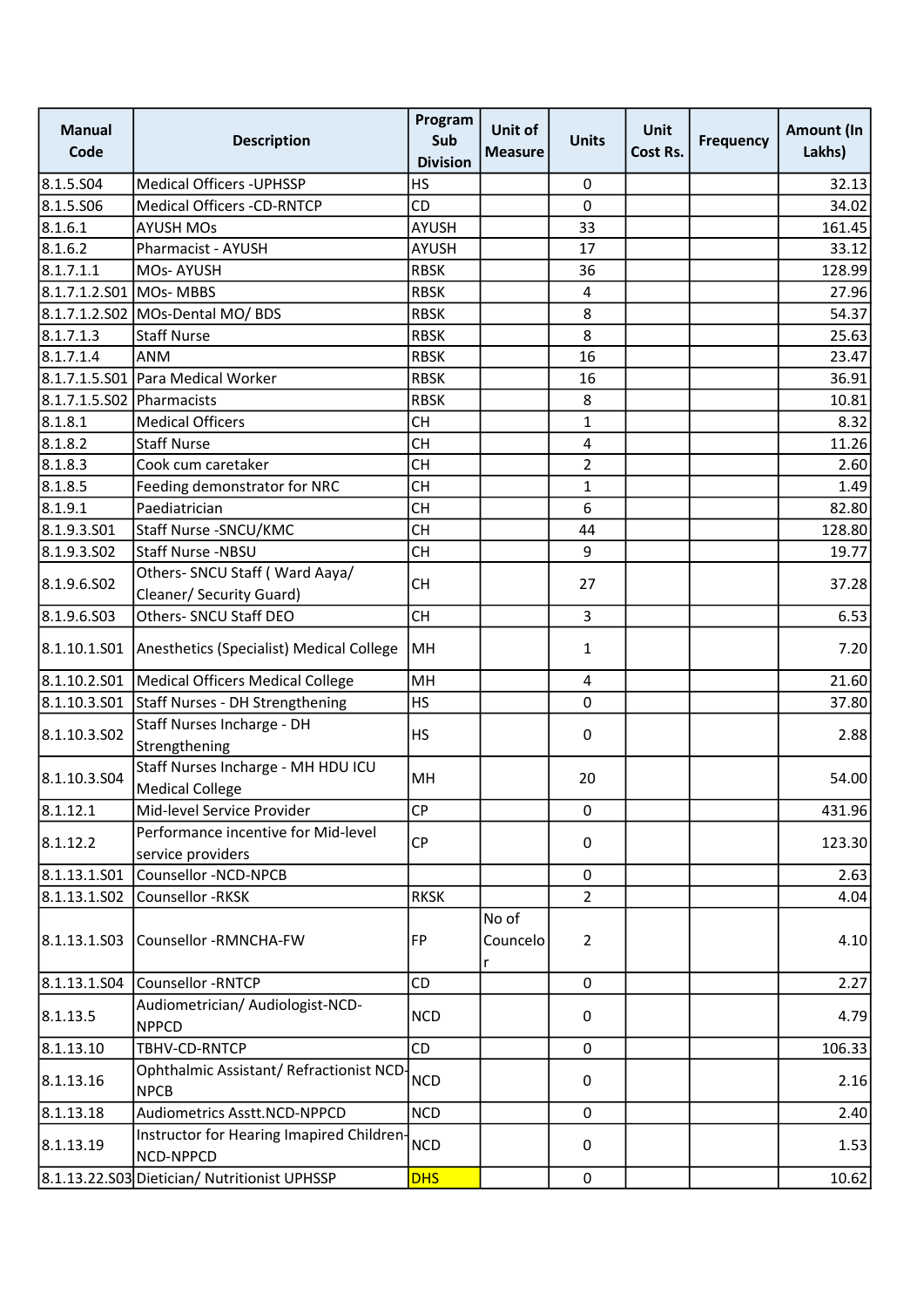| <b>Manual</b><br>Code | <b>Description</b>                                                                                                     | Program<br>Sub<br><b>Division</b> | Unit of<br><b>Measure</b> | <b>Units</b> | Unit<br>Cost Rs. | <b>Frequency</b> | Amount (In<br>Lakhs) |
|-----------------------|------------------------------------------------------------------------------------------------------------------------|-----------------------------------|---------------------------|--------------|------------------|------------------|----------------------|
|                       | 8.1.13.22.S04 Lab Technician UPHSSP                                                                                    | <b>DHS</b>                        |                           | $\pmb{0}$    |                  |                  | 15.22                |
|                       | 8.1.13.22.S06 OT Technician UPHSSP                                                                                     | <b>DHS</b>                        |                           | $\mathbf 0$  |                  |                  | 13.05                |
|                       | 8.1.13.22.S07 Rogi Sahayata Kendra Manager                                                                             | QA                                |                           | 4            |                  |                  | 10.73                |
|                       | 8.1.13.22.S09 Staff Nurse UPHSSP                                                                                       | <b>DHS</b>                        |                           | 0            |                  |                  | 272.60               |
|                       | 8.1.13.22.S11 Dental Hygienist UPHSSP                                                                                  | <b>DHS</b>                        |                           | $\mathbf 0$  |                  |                  | 2.17                 |
|                       | 8.1.13.22.S12 Physiotherapist UPHSSP                                                                                   | <b>DHS</b>                        |                           | 0            |                  |                  | 2.59                 |
|                       | 8.1.13.22.S13 Rogi Sahayata Kendra Operator                                                                            | QA                                |                           | $\pmb{4}$    |                  |                  | 5.99                 |
|                       | 8.1.13.22.S14 Ward Aaya/Boy UPHSSP                                                                                     | <b>DHS</b>                        |                           | $\mathbf 0$  |                  |                  | 34.10                |
|                       | 8.1.13.22.S16 CSSD Technician UPHSSP                                                                                   | <b>DHS</b>                        |                           | 0            |                  |                  | 6.52                 |
|                       | 8.1.16.2.S01 Cold Chain Handlers                                                                                       | R <sub>l</sub>                    |                           | 0            |                  |                  | 2.82                 |
| 8.1.16.2.S02          | Technician / Trfeigerator Machinic                                                                                     |                                   |                           | $\mathbf 0$  |                  |                  | 3.03                 |
| 8.1.16.6.S02          | Data Entry Operator CD-RCP                                                                                             | CD                                |                           | 0            |                  |                  | 0.25                 |
| 8.1.16.7.505          | Cleaner-NRC                                                                                                            | CH                                |                           | $\mathbf{1}$ |                  |                  | 1.44                 |
| 8.1.16.7.506          | Vaccine Van Driver                                                                                                     | R <sub>l</sub>                    |                           | 0            |                  |                  | 2.40                 |
| 8.4.1                 | Additional Allowances/ Incentives to<br><b>Medical Officers</b>                                                        | MH                                |                           | 0            |                  |                  | 3.36                 |
| 8.4.5                 | Performance reward if any                                                                                              | FP                                | No of<br>Districts        | 1            | 40000            |                  | 2.40                 |
| 8.4.7                 | Incentive to provider for PPIUCD<br>services @Rs 150 per PPIUCD insertion                                              | FP                                | No of<br>Clints           | 5171         | 150              |                  | 7.76                 |
| 8.4.8                 | Incentive to provider for PAIUCD<br>Services @Rs 150 per PAIUCD insertion                                              | FP                                | No of<br>Clints           | 340          | 150              |                  | 0.51                 |
| 8.4.9                 | Team based incentives for Health &<br>Wellness Centers (H&WC Sub Center)                                               | <b>CP</b>                         |                           | 0            |                  |                  | 90.42                |
| 8.4.10                | Team based incentives for Health &<br>Wellness Centers (H&WC PHC)                                                      | CP                                |                           | $\pmb{0}$    |                  |                  | 40.80                |
| 8.4.12.S01            | HRP identification and follow up for<br><b>ANM</b>                                                                     | MH                                | No of<br><b>HRP</b>       | 1500         | 200              | $\mathbf{1}$     | 3.00                 |
| 8.4.12.503            | Performance based Incentives to<br><b>RMNCHA Counselors in Family Planning</b>                                         | FP                                | No of<br>Clints           | 689          | 50               |                  | 0.34                 |
| 8.4.12.504            | RI Cold chain handlers incentive                                                                                       | RI                                | No                        | 30           | 2400             | 12               | 8.64                 |
| 9.1.1                 | Setting up of Skill Lab                                                                                                | <b>Nursing</b>                    |                           | $\mathbf 0$  |                  |                  | 0.45                 |
| 9.1.5.501             | Mobility/ POL expenses for supporting<br>the community and clinical site visits of<br>nursing students of govt. GNMTCs |                                   |                           | 0            |                  |                  | 4.50                 |
| 9.1.5.502             | Contingency expenses for the 7 GNM<br>schools                                                                          |                                   |                           | $\pmb{0}$    |                  |                  | 1.05                 |
| 9.1.6.1               | Development/ translation and<br>duplication of training materials                                                      | <b>CH</b>                         | No of<br>Module           | 690          | 100              | $\mathbf{1}$     | 0.69                 |
| 9.2.2.S06             | <b>Nursing Faculty</b>                                                                                                 |                                   |                           | 0            |                  |                  | 71.30                |
| 9.2.2.S07             | Programme Assisstant                                                                                                   |                                   |                           | $\pmb{0}$    |                  |                  | 3.15                 |
| 9.2.2.S11             | <b>Nursing Midwifry Tutor</b>                                                                                          | Nursing                           |                           | 0            |                  |                  | 13.13                |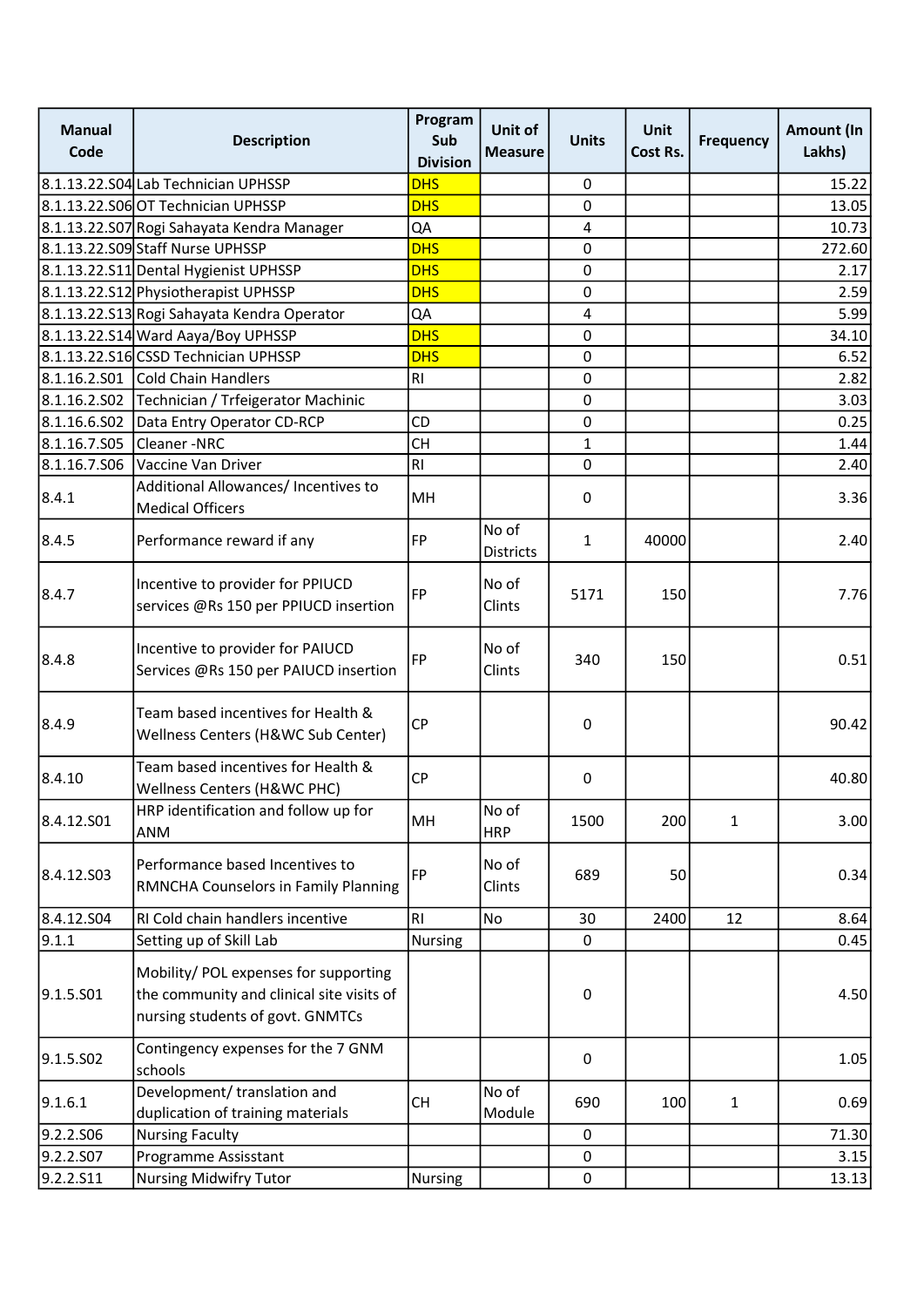| <b>Manual</b><br>Code | <b>Description</b>                                                                                   | Program<br>Sub<br><b>Division</b> | Unit of<br><b>Measure</b> | <b>Units</b> | Unit<br>Cost Rs. | <b>Frequency</b> | <b>Amount (In</b><br>Lakhs) |
|-----------------------|------------------------------------------------------------------------------------------------------|-----------------------------------|---------------------------|--------------|------------------|------------------|-----------------------------|
| 9.2.3.S03             | Incentive for Program Coordination to (HMH                                                           |                                   |                           | 0            |                  |                  |                             |
| 9.2.4.S01             | <b>DNB Course Others</b>                                                                             | <b>DHS</b>                        |                           | 0            |                  |                  | 64.38                       |
| 9.2.4.S02             | Librarian Cum Program Assistant - DNB<br>Course                                                      | <b>DHS</b>                        |                           | 0            |                  |                  | 3.71                        |
| 9.2.4.S03             | Senior Resident - DNB Course                                                                         | <b>DHS</b>                        |                           | $\mathbf 0$  |                  |                  | 93.00                       |
| 9.5.1.2               | Onsite mentoring at Delivery Points/<br>Nursing Institutions/ Nursing Schools                        | <b>Nursing</b>                    |                           | 0            |                  |                  | 0.84                        |
| 9.5.2.2.S01           | <b>State and District Lanch of SAANS</b>                                                             | <b>CH</b>                         | No.                       | $\mathbf{1}$ |                  |                  | 0.50                        |
| 9.5.2.2.S02           | State and District Planning and Review<br>Meeting of SAANS                                           | <b>CH</b>                         | No.                       | 1            |                  |                  | 0.20                        |
| 9.5.2.19              | Orientation on National Deworming Day                                                                | <b>RKSK</b>                       |                           | 1            |                  |                  | 3.70                        |
| 9.5.2.24.S02          | <b>District Training of SAANS</b>                                                                    | CH                                |                           | 13           |                  |                  | 4.32                        |
| 9.5.2.25.S01          | One day Orientation Training for IDCF                                                                | <b>CH</b>                         | No of<br>district         | 1            | 150000           | $\mathbf{1}$     | 1.50                        |
| 9.5.3.1.S02           | Qtr.Review/orientation meeting of<br>ASHA/ANM OF 20 Urban District at<br><b>Districts Level</b>      | FP                                | No of<br>Meetings         | 96           | 2500             |                  | 2.40                        |
| 9.5.3.1.S03           | District Level One Day Orientation of<br>newly recruited ANM/SN ON Family<br><b>Planning Schemes</b> | FP                                | No of<br>Meetings         | $\mathbf{1}$ | 3000             |                  | 0.03                        |
| 9.5.3.2.SO2           | District Level Dissemination Workshop                                                                | FP                                | No of<br>worksho<br>ps    | 1            | 10000            |                  | 0.10                        |
| 9.5.3.23              | Training of AYUSH doctors (Injectible<br><b>Contraceptive Trainings)</b>                             | <b>FP</b>                         | No of<br><b>Batches</b>   | $\mathbf{1}$ | 22800            |                  | 0.23                        |
| 9.5.3.24              | <b>Training of Nurses (Staff</b><br>Nurse/LHV/ANM) (Injectible<br>Contraceptive Trainings)           | FP                                | No of<br><b>Batches</b>   | 8            | 35800            |                  | 2.86                        |
| 9.5.4.10              | WIFS trainings (Block)                                                                               | <b>RKSK</b>                       | No of<br>Batch            | 11           | 3000             | $\mathbf{1}$     | 0.33                        |
| 9.5.4.13.3            | Any other (please specify) Anemia Free<br>Adolcent event at Inter Collages                           | <b>RKSK</b>                       | No of<br>event            | 22           | 5000             | $\mathbf{1}$     | 1.10                        |
| 9.5.5.1               | RBSK Training - Training of Mobile health<br>team - technical and managerial (5<br>days)             | <b>RBSK</b>                       | No of<br>batch            | 3            | 15450            | $\mathbf{1}$     | 0.46                        |
| 9.5.6.1               | Blood Bank/Blood Storage Unit (BSU)<br><b>Training</b>                                               | <b>BLOOD</b><br><b>CELL</b>       |                           | $\mathsf 0$  |                  |                  | 6.30                        |
| 9.5.10.1.S01          | Training under Immunisation-Data<br>Handler                                                          | RI                                |                           | 0            |                  |                  | 0.11                        |
| 9.5.10.1.S04          | Training under Immunisation-CCH                                                                      | RI                                |                           | 0            |                  |                  | 0.93                        |
| 9.5.11.7              | ASHA & MPWs, AWW & Community<br>volunteers (1 day)                                                   | CD                                |                           | $\pmb{0}$    |                  |                  | 0.22                        |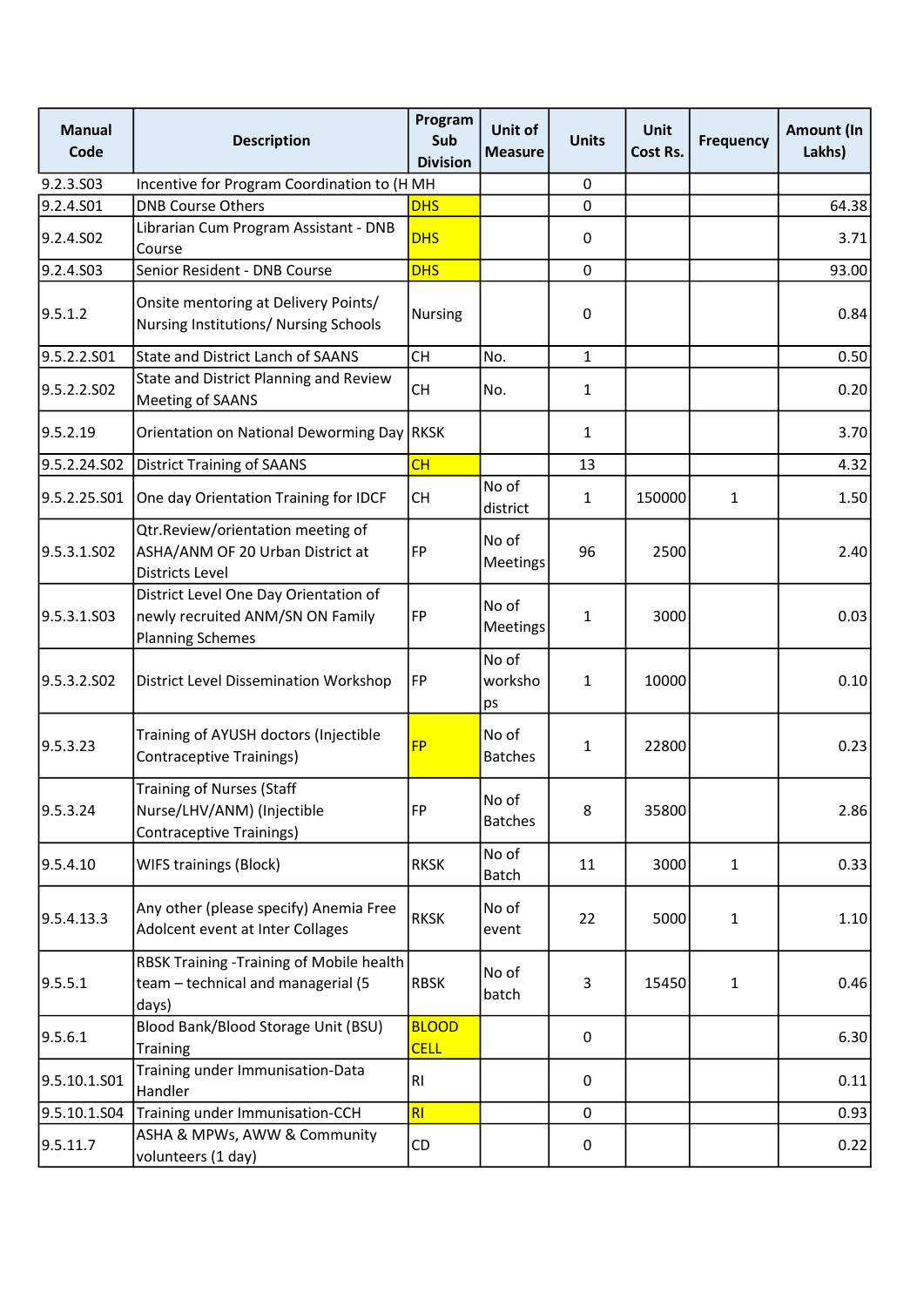| <b>Manual</b><br>Code | <b>Description</b>                                                                                                                   | Program<br>Sub<br><b>Division</b> | Unit of<br><b>Measure</b> | <b>Units</b>   | <b>Unit</b><br>Cost Rs. | <b>Frequency</b> | Amount (In<br>Lakhs) |
|-----------------------|--------------------------------------------------------------------------------------------------------------------------------------|-----------------------------------|---------------------------|----------------|-------------------------|------------------|----------------------|
| 9.5.12.1              | Training / Capacity Building (Malaria)                                                                                               | CD                                |                           | 0              |                         |                  | 0.28                 |
| 9.5.12.6              | Training/sensitization of district level<br>officers on ELF and drug distributors<br>including peripheral health workers<br>(AES/JE) | CD                                |                           | 0              |                         |                  | 4.92                 |
| 9.5.14.1              | <b>Trainings under RNTCP</b>                                                                                                         | CD                                |                           | $\pmb{0}$      |                         |                  | 5.61                 |
| 9.5.14.2              | <b>CME</b> (Medical Colleges)                                                                                                        | <b>CD</b>                         |                           | 0              |                         |                  | 3.20                 |
| 9.5.17.1              | Training of doctors and staff at DH Level<br>under NPHCE                                                                             | <b>NCD</b>                        |                           | 0              |                         |                  | 0.80                 |
| 9.5.18.1.1            | Orientation of Stakeholder<br>organizations                                                                                          | <b>NCD</b>                        |                           | 0              |                         |                  | 0.40                 |
| 9.5.18.1.2            | Training of Health Professionals                                                                                                     | <b>NCD</b>                        |                           | 0              |                         |                  | 0.40                 |
| 9.5.18.1.3            | <b>Orientation of Law Enforcers</b>                                                                                                  | <b>NCD</b>                        |                           | $\mathbf 0$    |                         |                  | 0.60                 |
| 9.5.18.1.4            | Other Trainings/Orientations - sessions<br>incorporated in other's training                                                          | <b>NCD</b>                        |                           | 0              |                         |                  | 1.30                 |
| 9.5.19.2              | District NCD Cell                                                                                                                    | <b>NCD</b>                        |                           | $\mathbf 0$    |                         |                  | 3.00                 |
| 9.5.25.3              | Kayakalp Trainings                                                                                                                   | QA                                | <b>Batch</b>              | $\mathbf{1}$   | 33000                   | 1                | 0.33                 |
| 9.5.26.2              | Training cum review meeting for HMIS<br>& MCTS at District level                                                                     | MIS                               |                           | 0              |                         |                  | 0.50                 |
| 9.5.26.3              | Training cum review meeting for HMIS<br>& MCTS at Block level                                                                        | MIS                               |                           | 0              |                         |                  | 2.93                 |
| 9.5.26.4              | Training cum review meeting for HMIS<br>& MCTS at Division Level                                                                     | MIS                               |                           | 0              |                         |                  | 0.30                 |
| 9.5.27.1              | Bridge Course/ training on the Standard<br><b>Treatment Protocols</b>                                                                | <b>Nursing</b>                    |                           | 0              |                         |                  | 111.93               |
| 9.5.27.4.S01          | Cost of Yoga Sessions                                                                                                                | <b>CP</b>                         |                           | 0              |                         |                  | 7.39                 |
| 9.5.29.13.S04         | Scaling up Nurse Mentoring Program<br>Honorarium                                                                                     | MH                                |                           | 10             |                         |                  | 6.00                 |
| 9.5.29.13.S04         | Scaling up Nurse Mentoring Program<br>Yearly TA DA                                                                                   | MH                                |                           | 10             |                         |                  | 0.30                 |
| 9.5.29.13.S04         | Scaling up Nurse Mentoring Program<br>Register                                                                                       | MH                                |                           | 10             |                         |                  | 0.03                 |
| 9.5.29.13.S04         | Scaling up Nurse Mentoring Program<br>Mini Skill Lab                                                                                 | MH                                |                           | 10             |                         |                  | 10.00                |
| 9.5.29.13.S04         | Scaling up Nurse Mentoring Program<br>Divisional Dakshta Training                                                                    | MH                                |                           | $\overline{2}$ |                         |                  | 1.60                 |
| 10.1.1                | Maternal Death Review (both in<br>institutions and community)                                                                        | MH                                | No of<br>CBMDR            | 137            | 600                     | 1                | 0.82                 |
| 10.2.4                | Microfilaria Survey - Lymphatic Filariasis CD                                                                                        |                                   |                           | $\mathsf 0$    |                         |                  | 0.50                 |
| 10.2.5                | Monitoring & Evaluation (Post MDA<br>assessment by medical colleges (Govt. & CD<br>private)/ICMR institutions)                       |                                   |                           | 0              |                         |                  | 0.35                 |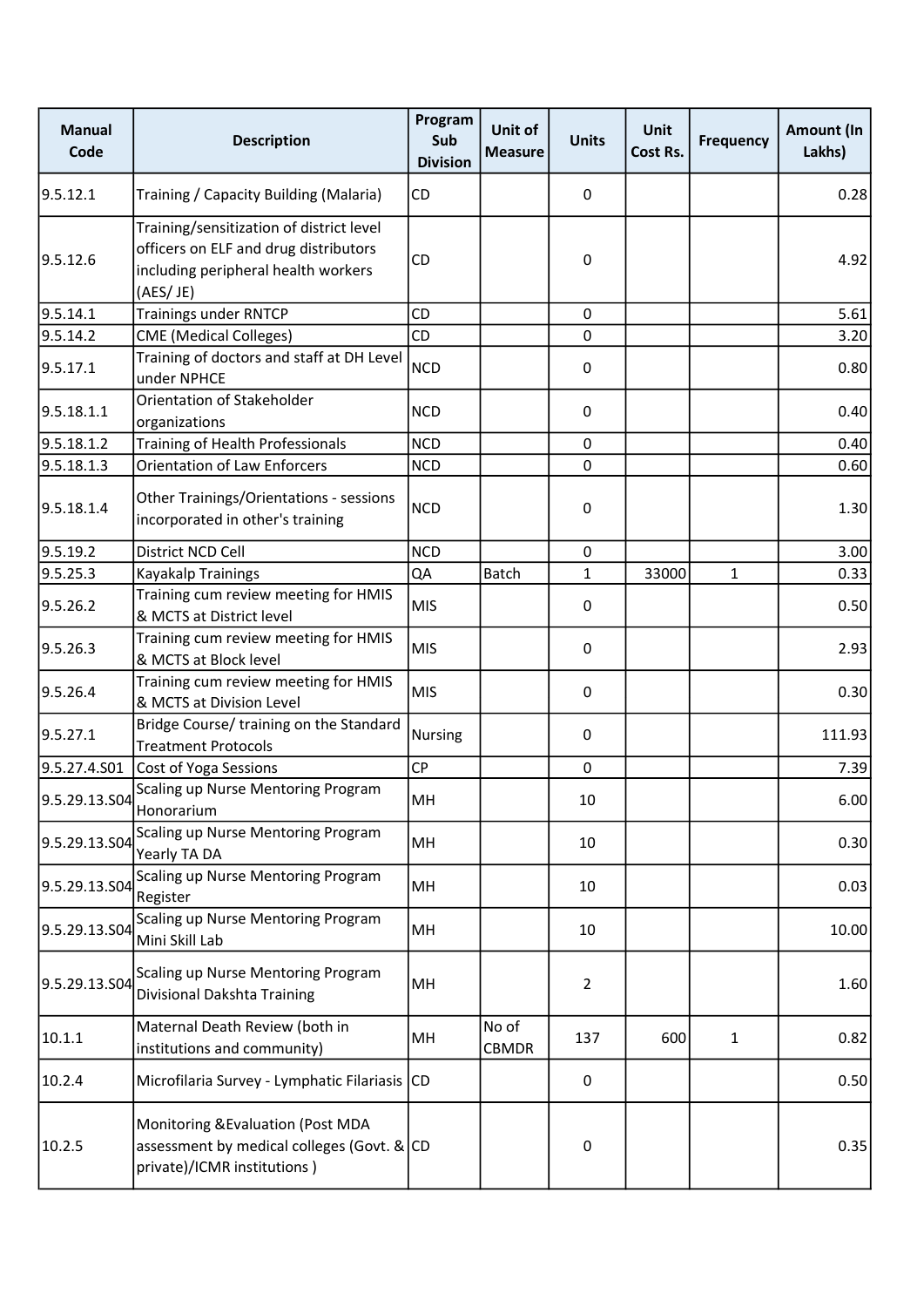| <b>Manual</b><br>Code | <b>Description</b>                                                             | Program<br>Sub<br><b>Division</b> | Unit of<br><b>Measure</b> | <b>Units</b>   | Unit<br>Cost Rs. | <b>Frequency</b> | Amount (In<br>Lakhs) |
|-----------------------|--------------------------------------------------------------------------------|-----------------------------------|---------------------------|----------------|------------------|------------------|----------------------|
| 10.3.1.2              | Sentinel surveillance Hospital recurrent                                       | CD                                |                           | 0              |                  |                  | 2.00                 |
| 10.4.3                | Referral Network of laboratories (Govt.<br>Medical College labs) Reimbursement | CD                                |                           | 0              |                  |                  | 0.50                 |
| 10.4.4                | Expenses on account of consumables,<br>operating expenses, office expenses etc | CD                                |                           | 0              |                  |                  | 0.50                 |
| 11.3                  | <b>Targeting Naturally Occurring Gathering</b><br>of People/ Health Mela       |                                   |                           | $\overline{2}$ |                  |                  | 13.00                |
| 11.5.1                | Media Mix of Mid Media/ Mass Media                                             | <b>IEC</b>                        |                           | $\mathbf{1}$   |                  |                  | 0.60                 |
| 11.5.4.S02            | Celebration of New Born Care Week                                              | <b>CH</b>                         | No of<br>district         | 1              | 50000            | $\mathbf{1}$     | 0.50                 |
| 11.5.4.S03            | <b>Celebration of Breastfeeding Week</b>                                       | <b>CH</b>                         | No of<br>district         | 1              | 40000            | $\mathbf{1}$     | 0.40                 |
| 11.5.4.S05            | District Level IEC/BCC Activity Under<br><b>SAANS</b>                          | <b>CH</b>                         | No.                       | $\mathbf{1}$   | 200000           |                  | 2.00                 |
| 11.6.3                | IEC & promotional activities for World<br>Population Day celebration           | <b>IEC/FP</b>                     | No of<br>events           | 11             |                  |                  | 1.70                 |
| 11.6.4                | IEC & promotional activities for<br>Vasectomy Fortnight celebration            | <b>IEC/FP</b>                     | No of<br>events           | 11             |                  |                  | 1.10                 |
| 11.8.2                | Any other IEC/BCC activities (Wall<br>Painting, Banner & Poster)               | <b>IEC</b>                        |                           | 0              |                  |                  | 3.87                 |
| 11.9.1.S01            | Creating awareness on declining sex<br>ratio issue (PNDT)- Block Level         | <b>IEC</b><br>/PNDT               | No of<br>Events           | 10             | 10000            |                  | 1.00                 |
| 11.9.1.S02            | Creating awareness on declining sex<br>ratio issue (PNDT)- District Level      | <b>IEC</b><br>/PNDT               | No of<br>Events           | 1              | 25000            |                  | 0.25                 |
| 11.9.1.S03            | Creating awareness on declining sex<br>ratio issue (PNDT)-Division Level       | <b>IEC</b><br>/PNDT               | No of<br>Events           | 1              | 50000            |                  | 0.50                 |
| 11.10.1.501           | Donor Refreshment amount                                                       | <b>BLOOD</b><br><b>CELL</b>       | No of<br>donation         | 0              | 25               | $\mathbf{1}$     | 2.57                 |
| 11.10.1.S02           | <b>Blood donation Camp</b>                                                     | <b>BLOOD</b><br><b>CELL</b>       | No of<br>camp             | $\pmb{0}$      | 2500             | 1                | 2.73                 |
| 11.10.1.503           | Travel & Communication Expenses for<br><b>BB Counselors PRO BCTV</b>           | <b>BLOOD</b><br><b>CELL</b>       |                           | $\mathsf 0$    |                  |                  | 0.48                 |
| 11.11.1               | <b>IEC for NPPCD</b>                                                           | <b>IEC</b>                        |                           | 0              |                  |                  | 0.50                 |
| 11.14.1               | Health Education & Publicity for NIDDCP IEC                                    |                                   |                           | 0              |                  |                  | 0.26                 |
| 11.15.1               | IEC/BCC for Malaria                                                            | <b>IEC</b>                        |                           | $\mathbf 0$    |                  |                  | 0.35                 |
| 11.15.2               | IEC/BCC for Social mobilization (Dengue<br>and Chikungunya)                    | <b>IEC</b>                        |                           | $\mathsf 0$    |                  |                  | 0.20                 |
| 11.15.4               | Specific IEC/BCC for Lymphatic Filariasis                                      | <b>I</b> IEC                      |                           | 0              |                  |                  | 2.39                 |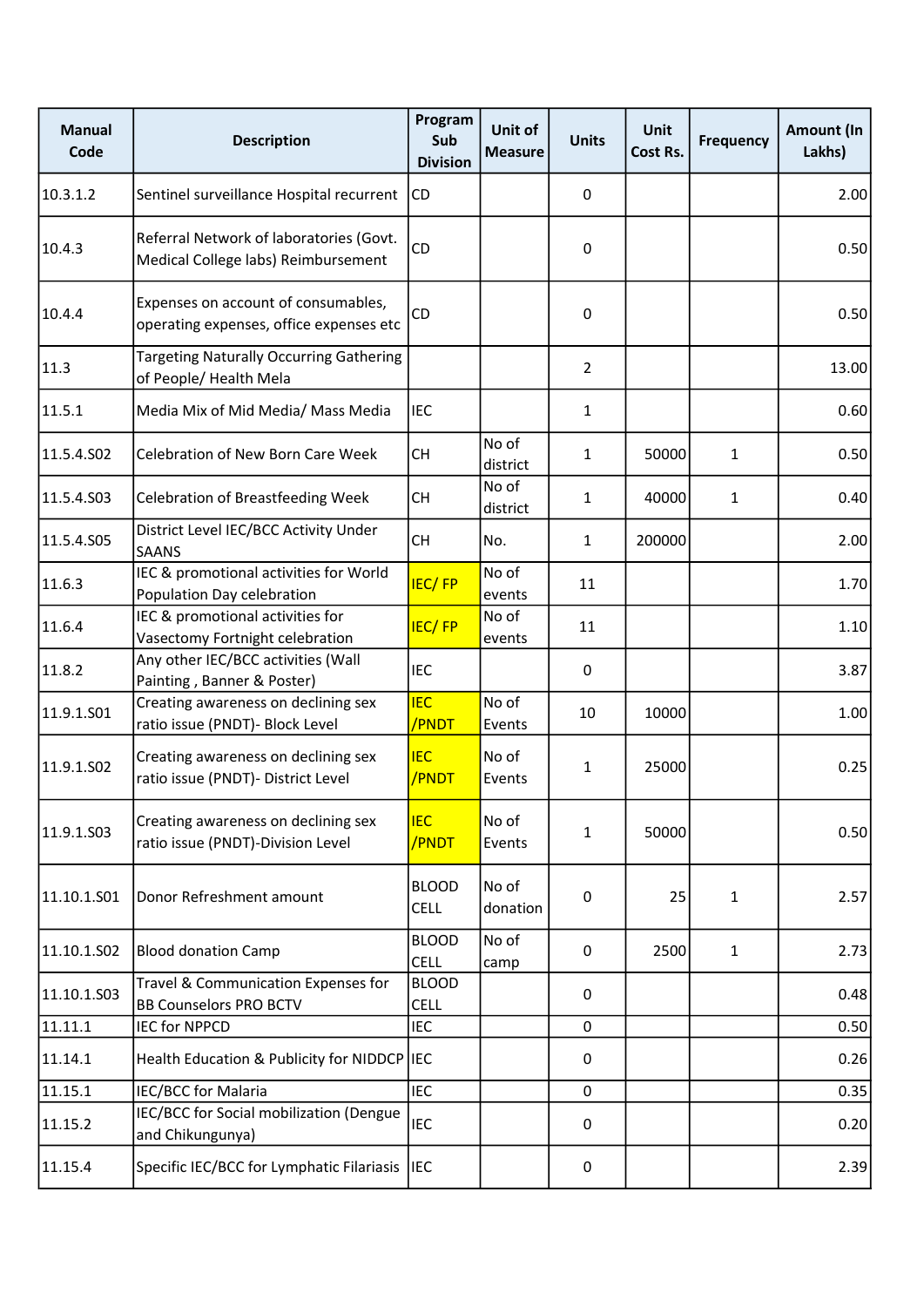| <b>Manual</b><br>Code | <b>Description</b>                                                                                                                                   | Program<br>Sub<br><b>Division</b> | Unit of<br><b>Measure</b> | <b>Units</b> | Unit<br>Cost Rs. | <b>Frequency</b> | <b>Amount (In</b><br>Lakhs) |
|-----------------------|------------------------------------------------------------------------------------------------------------------------------------------------------|-----------------------------------|---------------------------|--------------|------------------|------------------|-----------------------------|
| 11.16.1               | IEC/BCC: Mass media, Outdoor media,<br>Rural media, Advocacy media for NLEP                                                                          | CD                                |                           | 0            |                  |                  | 0.98                        |
| 11.17.1               | ACSM (State & district)                                                                                                                              | <b>IEC</b>                        |                           | 0            |                  |                  | 13.46                       |
| 11.19.1               | Translation of IEC material and<br>distribution                                                                                                      | <b>IEC</b>                        |                           | 0            |                  |                  | 0.50                        |
| 11.20.2               | Celebration of days-ie International Day<br>for older persons                                                                                        | <b>IEC</b>                        |                           | 0            |                  |                  | 1.00                        |
| 11.21.1               | <b>IEC/SBCC for NTCP</b>                                                                                                                             | <b>IEC</b>                        |                           | $\mathbf 0$  |                  |                  | 1.50                        |
| 11.22.2               | IEC/BCC for District NCD Cell                                                                                                                        | <b>IEC</b>                        |                           | $\mathbf 0$  |                  |                  | 0.50                        |
| 11.24.1               | IEC activities for Health & Wellness<br>centre (H&WC)                                                                                                | <b>IEC</b>                        |                           | 0            |                  |                  | 28.50                       |
| 11.24.3.4             | State-level IEC Campaigns/Other IEC<br>Campaigns                                                                                                     | <b>IEC</b>                        |                           | 16           |                  |                  | 2.70                        |
| 11.24.4.1             | IEC/BCC under NRCP: Rabies Awareness<br>and DO'S and Don'ts in the event of<br><b>Animal Bites</b>                                                   |                                   |                           | 0            |                  |                  | 3.53                        |
| 11.24.4.2             | IEC/BCC under NOHP                                                                                                                                   |                                   |                           | $\mathbf 0$  |                  |                  | 0.50                        |
| 11.24.4.3             | IEC/BCC under NVHCP                                                                                                                                  |                                   |                           | $\mathbf 0$  |                  |                  | 1.00                        |
| 12.1.1                | Printing of MDR formats                                                                                                                              | MH                                |                           | 280          |                  |                  | 0.08                        |
| 12.1.2                | Printing of MCP cards, safe motherhood<br>booklets etc.                                                                                              | MH                                | No of<br>cards            | 178090       | 17               | 1                | 30.28                       |
| 12.1.3                | Printing of labor room registers and<br>casesheets/ LaQshya related printing                                                                         | MH                                | No of<br>caseshee<br>t    | 51000        | 10               | $\mathbf{1}$     | $5.10$                      |
| 12.1.5                | Any other (Printing of CAC Format)                                                                                                                   | <b>FP/CAC</b>                     | No of<br>formats          | 275          |                  |                  | 0.41                        |
| 12.2.5                | Printing of compliance cards and<br>reporting formats for National Iron Plus<br>Initiative-for 6-59 months age group<br>and for 5-10 years age group | CH                                | No of<br>format           | 199680       | 1 <sup>1</sup>   | 1                | 2.001                       |
| 12.2.6                | Printing of IEC materials and reporting<br>formats etc. for National Deworming<br>Day                                                                | <b>RKSK</b>                       |                           | 1            |                  |                  | 4.71                        |
| 12.2.7                | Printing of IEC Materials and monitoring<br>formats for IDCF                                                                                         | <b>CH</b>                         | No of<br>District         | $\mathbf{1}$ | 118000           | $\mathbf{1}$     | 1.18                        |
| 12.2.10               | Printing (SNCU data management)                                                                                                                      | <b>CH</b>                         | No of<br>SNCU             | 3            | 100000           | $\mathbf{1}$     | 3.00                        |
| 12.2.11               | Printing of HBNC referral cards and<br>other formats                                                                                                 | CH                                | No. of<br>format          | 334992       | 0.5              | $\mathbf{1}$     | 1.67                        |
| 12.3.3                | Printing of FP Manuals, Guidelines, etc.                                                                                                             | FP                                | No of<br>formats          | 0            |                  |                  | 2.84                        |
| 12.5.4                | Printing of RBSK card and registers                                                                                                                  | <b>RBSK</b>                       | No of<br>children         | 198043       |                  |                  | 4.96                        |
| 12.5.6                | Any other (Printing of Banner and<br>Sticker under RBSK)                                                                                             | <b>RBSK</b>                       |                           | 70           |                  |                  | 0.08                        |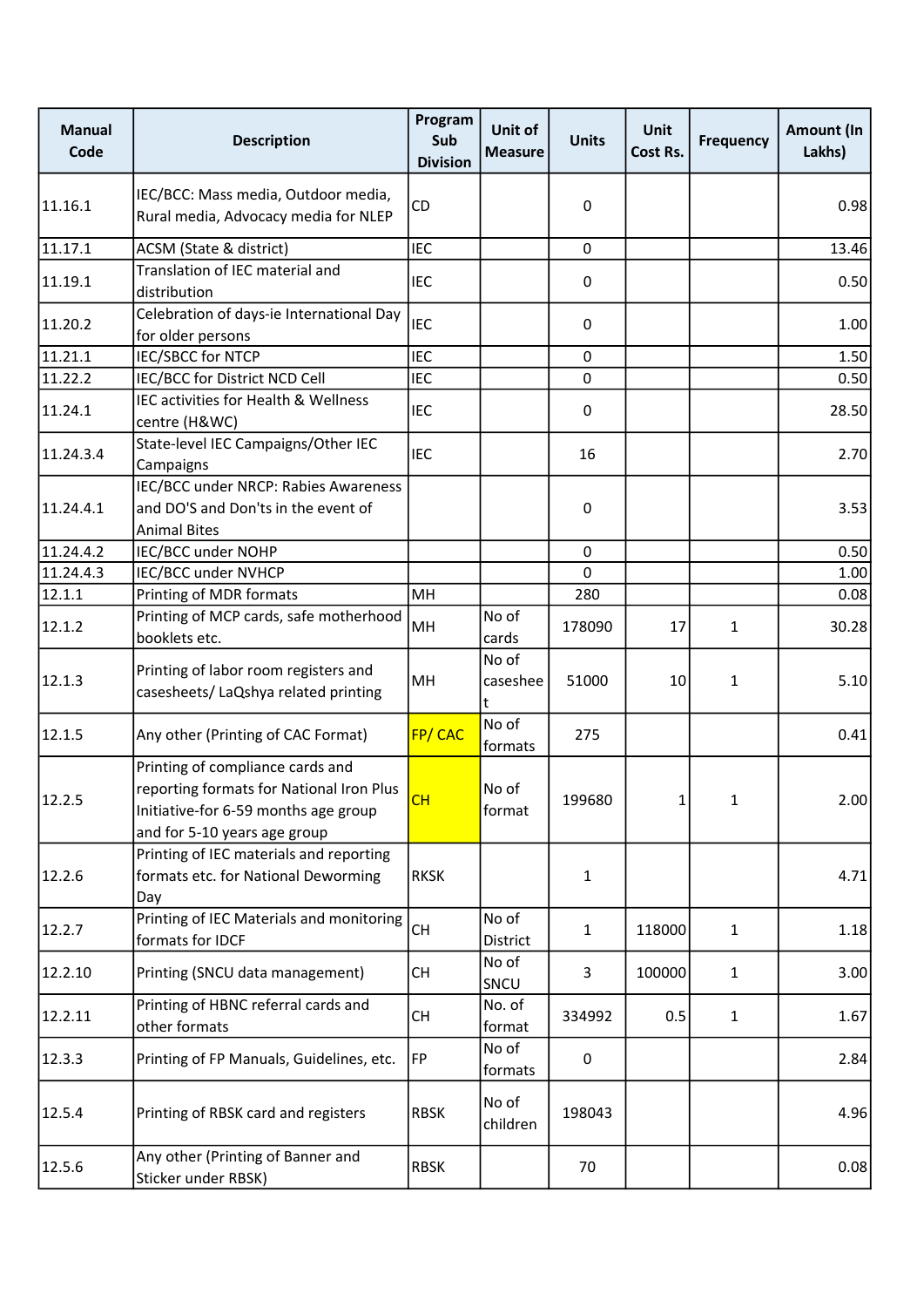| <b>Manual</b><br>Code | <b>Description</b>                                                                          | Program<br>Sub<br><b>Division</b> | Unit of<br><b>Measure</b>        | <b>Units</b>   | Unit<br>Cost Rs. | <b>Frequency</b> | Amount (In<br>Lakhs) |
|-----------------------|---------------------------------------------------------------------------------------------|-----------------------------------|----------------------------------|----------------|------------------|------------------|----------------------|
| 12.7.1                | Printing of ASHA diary                                                                      | CP                                |                                  | 1771           |                  |                  | 3.10                 |
| 12.7.2                | Printing of ASHA Modules and formats                                                        | CP                                |                                  | 0              |                  |                  | 0.50                 |
| 12.7.3                | Printing of CBAC format                                                                     | <b>CP</b>                         |                                  | $\mathbf 0$    |                  |                  | 29.54                |
| 12.8.1                | Printing of cards for screening of                                                          | <b>BLOOD</b>                      |                                  | 0              |                  |                  | 0.75                 |
|                       | children for hemoglobinopathies                                                             | <b>CELL</b>                       |                                  |                |                  |                  |                      |
| 12.9.1                | Printing of HMIS Formats                                                                    | <b>MIS</b>                        |                                  | $\mathbf 0$    |                  |                  | 1.13                 |
| 12.9.3                | Printing of MCTS follow-up formats/<br>services due list/ work plan                         | <b>MIS</b>                        |                                  | 1686           |                  |                  | 0.61                 |
| 12.10.1               | Printing and dissemination of<br>Immunization cards, tally sheets,<br>monitoring forms etc. | <b>RI</b>                         | No of<br>Benificiar<br>y         | 158211         | 10               | 1                | 15.82                |
| 12.13.2               | Printing                                                                                    | CD                                |                                  | $\mathbf 0$    |                  |                  | 4.94                 |
| 12.14.1               | Printing of Challan Books under NTCP                                                        |                                   |                                  | 0              |                  |                  | 0.21                 |
| 12.17.5.S02           | Printing of form P,L, S under IDSP<br>progrm                                                |                                   |                                  | 0              |                  |                  | 0.87                 |
| 13.2.1                | Assessments                                                                                 | QA                                |                                  | $\overline{4}$ |                  |                  | 0.40                 |
| 14.1.1.3.502          | Divisional Logistic Manager                                                                 | FP                                | No.                              | $\mathbf{1}$   |                  |                  | 5.04                 |
| 14.1.1.4              | Annual increment for all the existing<br>positions                                          |                                   |                                  | 1              |                  |                  | 0.24                 |
| 14.2.3.501            | Implementation of FP-LMIS Division-<br><b>Transportation Cost</b>                           | <b>FP</b>                         | Lumpsu<br>mp                     | 1              |                  |                  | 1.06                 |
| 14.2.3.502            | Implementation of FP-LMIS District-<br><b>Transportation Cost</b>                           | <b>FP</b>                         | Lumpsu<br>mp                     | 1              |                  |                  | 0.34                 |
| 14.2.3.505            | Procurement of Desktops and UPS<br>Printers-Division                                        | <b>FP</b>                         | No.                              | 1              | 50000            |                  | 0.50                 |
| 14.2.4.1              | Alternative vaccine delivery in hard to<br>reach areas                                      | RI                                | No of<br>AVD                     | 900            | 200              | 1                | 1.80                 |
| 14.2.5                | Alternative Vaccine Delivery in other<br>areas                                              | RI                                | No of<br><b>AVD</b>              | 47400          | 90               |                  | 42.66                |
| 14.2.6                | POL for vaccine delivery from State to<br>district and from district to PHC/CHCs            | RI                                | No of<br>Districts               | 1              | 200000           | 1                | 2.00                 |
| 14.2.7                | Cold chain maintenance                                                                      | RI                                | No of<br>cold<br>chain<br>points | 0              |                  |                  | 0.50                 |
| 14.2.12               | Drug transportation charges                                                                 | CD                                |                                  | 0              |                  |                  | 1.26                 |
| 15.3.2                | Inter-sectoral convergence                                                                  | CD                                |                                  | 0              |                  |                  | 0.05                 |
| 15.5.3                | Private Provider Incentive                                                                  | CD                                |                                  | $\mathbf 0$    |                  |                  | 52.85                |
| 15.6.1                | Reimbursement for cataract operation<br>for NGO and Private Practitioners                   | <b>NCD</b>                        |                                  | 0              |                  |                  | 177.02               |
| 15.6.2.1              | Diabetic Retinopathy                                                                        | <b>NCD</b>                        |                                  | 0              |                  |                  | 1.86                 |
| 15.6.2.2              | childhood Blindness                                                                         | <b>NCD</b>                        |                                  | $\mathbf 0$    |                  |                  | 1.86                 |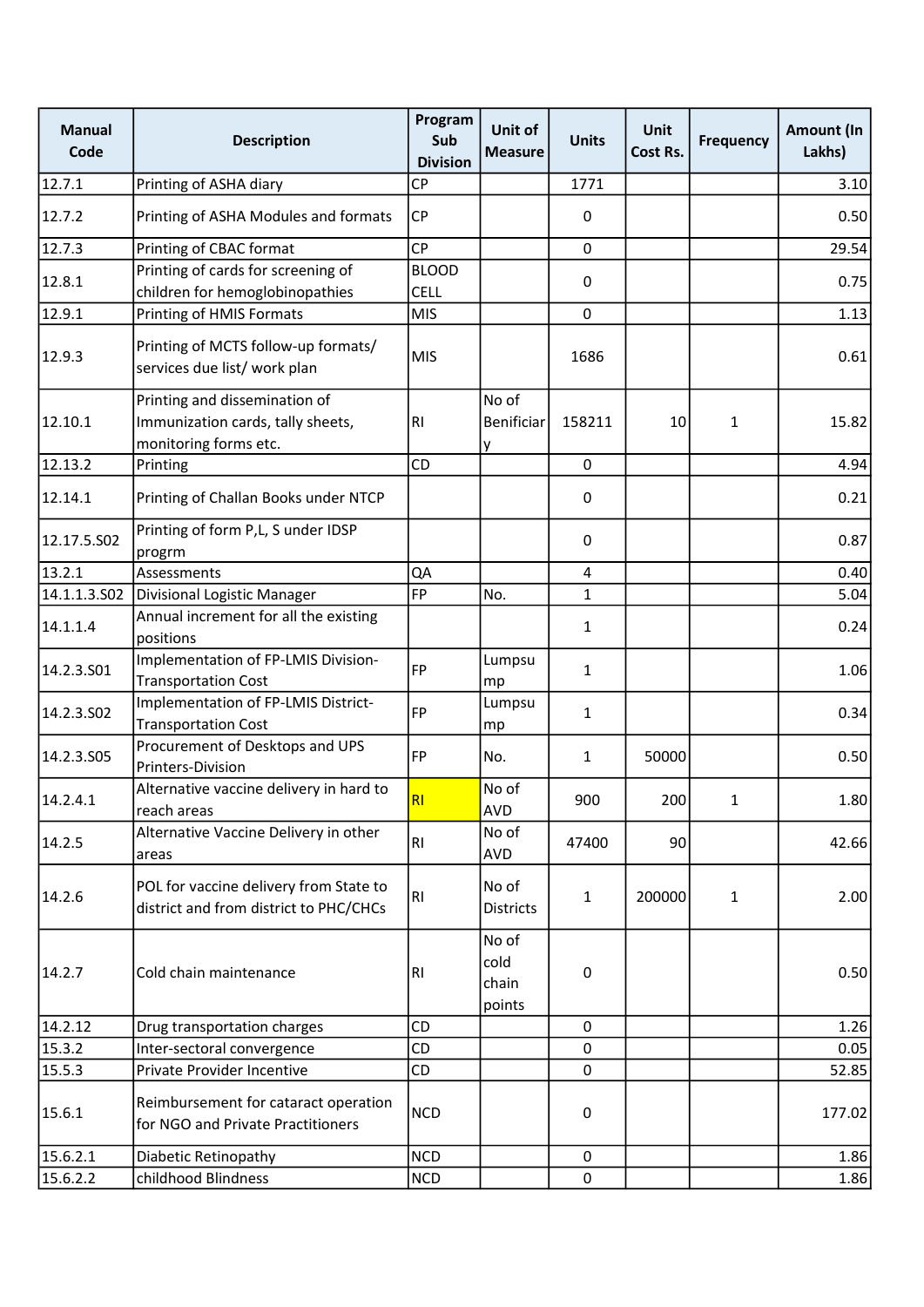| <b>Manual</b><br>Code | <b>Description</b>                                                                                                          | Program<br>Sub<br><b>Division</b> | Unit of<br><b>Measure</b> | <b>Units</b>            | <b>Unit</b><br>Cost Rs. | <b>Frequency</b> | Amount (In<br>Lakhs) |
|-----------------------|-----------------------------------------------------------------------------------------------------------------------------|-----------------------------------|---------------------------|-------------------------|-------------------------|------------------|----------------------|
| 15.6.2.3              | Glaucoma                                                                                                                    | <b>NCD</b>                        |                           | 0                       |                         |                  | 1.86                 |
| 15.6.2.4              | Keratoplastiy                                                                                                               | <b>NCD</b>                        |                           | $\mathbf 0$             |                         |                  | 2.10                 |
| 15.6.2.5              | <b>Vitreoretinal Surgery</b>                                                                                                | <b>NCD</b>                        |                           | $\mathbf 0$             |                         |                  | 2.80                 |
| 16.1.1.1.1            | State - Health Action Plan                                                                                                  | PM                                | No of<br><b>Booklet</b>   | 32                      | 300                     | $\mathbf{1}$     | 0.10                 |
| 16.1.1.4              | Prepare detailed operational plan for<br>RBSK across districts (including cost of<br>plan)                                  | <b>RBSK</b>                       | No of<br><b>Blocks</b>    | 10                      | 500                     | $\mathbf{1}$     | 0.05                 |
| 16.1.1.6              | To develop micro plan at sub-centre<br>level                                                                                | RI                                | <b>No</b>                 | 391                     | 100                     | $\mathbf{1}$     | 0.39                 |
| 16.1.1.7              | For consolidation of micro plans at block<br>level                                                                          | R1                                | No                        | 23                      | 1000                    | $\mathbf{1}$     | 0.23                 |
| 16.1.2.1.6            | Review meetings/ workshops under<br><b>RKSK</b>                                                                             | <b>RKSK</b>                       |                           | $\overline{2}$          |                         |                  | 0.10                 |
| 16.1.2.1.7            | <b>RBSK Convergence/Monitoring</b><br>meetings                                                                              | <b>RBSK</b>                       | No of<br>Meetings         | 3                       | 500                     | 3                | 0.15                 |
| 16.1.2.1.14           | Quarterly review meetings exclusive for<br>RI at district level with Block MOs,<br>CDPO, and other stake holders            | R1                                | No of<br>participa<br>nts | 273                     | 100                     | $\mathbf{1}$     | 0.27                 |
| 16.1.2.1.15           | Quarterly review meetings exclusive for<br>RI at block level                                                                | R1                                | No of<br>participa<br>nts | 3292                    | 75                      | $\mathbf{1}$     | 2.47                 |
| 16.1.2.1.16           | <b>IDSP Meetings</b>                                                                                                        |                                   |                           | $\mathbf 0$             |                         |                  | 0.04                 |
| 16.1.2.1.17           | State Task Force, State Technical<br>Advisory Committee meeting, District<br>coordination meeting (Lymphatic<br>Filariasis) |                                   |                           | 0                       |                         |                  | 0.30                 |
| 16.1.2.1.21           | Medical Colleges (Any meetings)                                                                                             |                                   |                           | 0                       |                         |                  | 0.20                 |
| 16.1.2.1.22           | Monthly meeting with the hospital staff                                                                                     |                                   |                           | 0                       |                         |                  | 0.48                 |
|                       | 16.1.2.1.28.SC District Level MDR Review Meeting                                                                            | MH                                | No of<br>meetings         | 6                       | 3000                    | $\mathbf{1}$     | 0.18                 |
|                       | 16.1.2.1.28.S (Divisional Level MDR Review Meeting                                                                          | MH                                | No of<br>meetings         | $\overline{\mathbf{4}}$ | 10000                   | $\mathbf{1}$     | 0.40                 |
| 16.1.2.2.3            | State/ District Quality Assurance Unit<br>(Monitoring & Supervision)                                                        | QA                                | Vehicle                   | $\overline{2}$          |                         |                  | 7.80                 |
| 16.1.2.2.5            | Monitoring, Evaluation & Supervision<br>(Malaria)                                                                           |                                   |                           | 0                       |                         |                  | 2.13                 |
| 16.1.2.2.6            | Monitoring/supervision and Rapid<br>response (Dengue and Chikungunya)                                                       |                                   |                           | 0                       |                         |                  | 1.98                 |
| 16.1.2.2.8            | Monitoring & Supervision (Lymphatic<br>Filariasis)                                                                          |                                   |                           | $\pmb{0}$               |                         |                  | 0.30                 |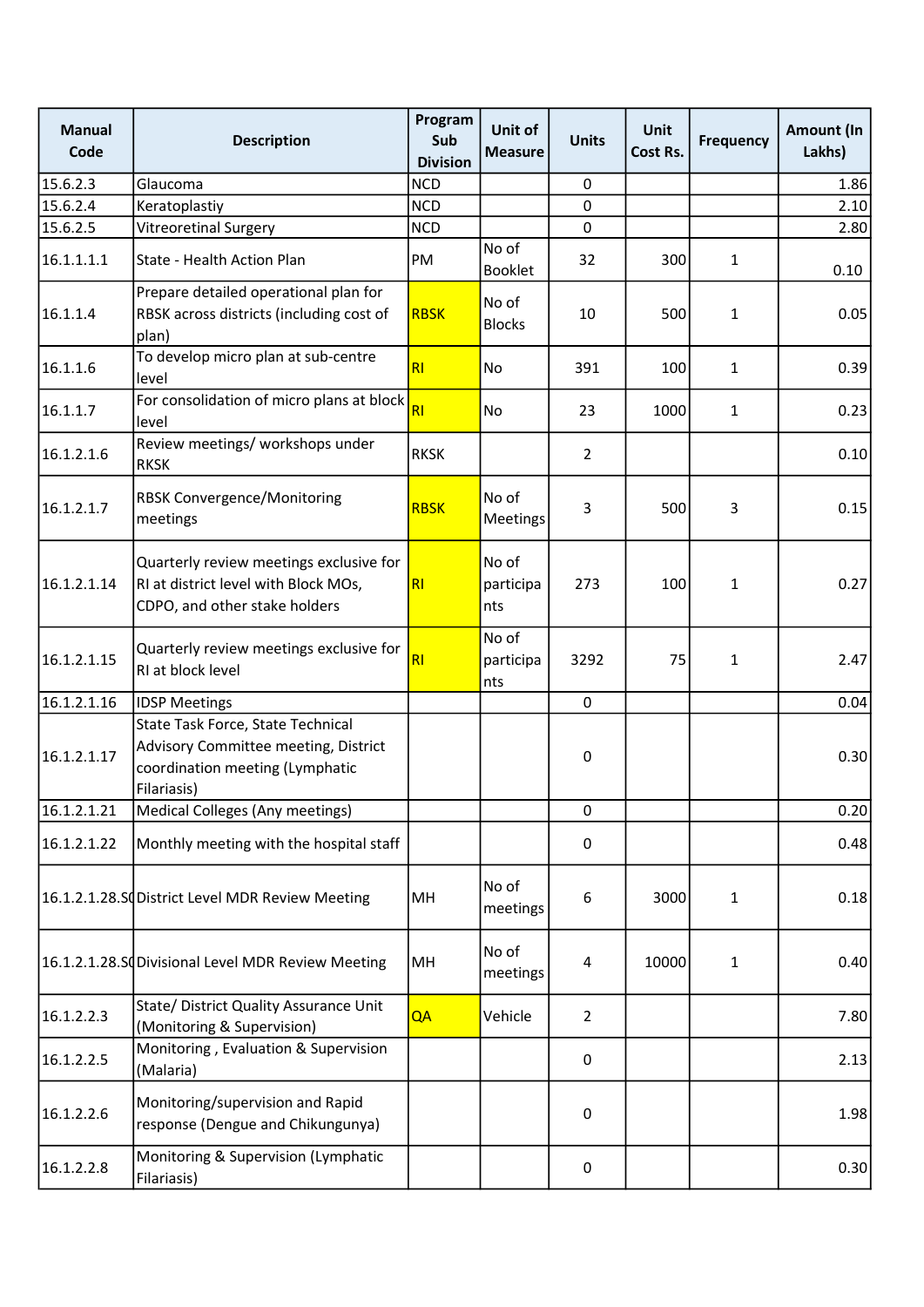| <b>Manual</b><br>Code | <b>Description</b>                                                                                                                                 | Program<br>Sub<br><b>Division</b> | Unit of<br><b>Measure</b> | <b>Units</b> | Unit<br>Cost Rs. | <b>Frequency</b> | Amount (In<br>Lakhs) |
|-----------------------|----------------------------------------------------------------------------------------------------------------------------------------------------|-----------------------------------|---------------------------|--------------|------------------|------------------|----------------------|
| 16.1.2.2.12           | District NCD Cell                                                                                                                                  |                                   |                           | $\pmb{0}$    |                  |                  | 1.13                 |
| 16.1.2.2.13           | <b>Supervision and Monitoring</b>                                                                                                                  |                                   |                           | $\mathbf 0$  |                  |                  | 5.61                 |
| 16.1.2.2.14           | Monitoring Committee on Section 5                                                                                                                  |                                   |                           | 0            |                  |                  | 0.03                 |
| 16.1.2.2.16           | Monitoring and Surveillance (review<br>meetings, Travel) under NRCP                                                                                |                                   |                           | $\pmb{0}$    |                  |                  | 0.50                 |
| 16.1.3.1.1            | Mobility Support for SPMU/State                                                                                                                    |                                   |                           | $\mathbf 0$  |                  |                  | 1.14                 |
| 16.1.3.1.4            | Mobility Costs for ASHA Resource<br>Centre/ASHA Mentoring Group (Kindly<br>Specify)                                                                |                                   |                           | 0            |                  |                  | 3.39                 |
| 16.1.3.1.9            | Mobility support for Rapid Response<br>Team                                                                                                        |                                   |                           | 0            |                  |                  | 0.71                 |
| 16.1.3.1.13           | <b>Vehicle Operation (POL)</b>                                                                                                                     |                                   |                           | $\mathbf 0$  |                  |                  | 6.02                 |
| 16.1.3.1.14           | Vehicle hiring                                                                                                                                     |                                   |                           | 0            |                  |                  | 0.36                 |
| 16.1.3.1.15           | <b>Tobacco Cessation Centre (TCC):</b><br>Mobility support                                                                                         |                                   |                           | $\pmb{0}$    |                  |                  | 0.60                 |
| 16.1.3.3.1            | PM activities for World Population Day'<br>celebration (Only mobility cost): funds<br>earmarked for district level activities                      | <b>FP</b>                         | No of<br>events           | 1            | 20000            |                  | 0.20                 |
| 16.1.3.3.2            | PM activities for Vasectomy Fortnight<br>celebration (Only mobility cost): funds<br>earmarked for district level activities                        | <b>FP</b>                         | No of<br>events           | 1            | 5000             |                  | 0.05                 |
| 16.1.3.3.3            | Mobility Support for DPMU/District                                                                                                                 |                                   |                           | $\mathbf 0$  |                  |                  | 11.88                |
| 16.1.3.3.5            | Mobility Costs for ASHA Resource<br>Centre/ASHA Mentoring Group (Kindly<br>Specify)                                                                |                                   |                           | 1            |                  |                  | 0.10                 |
| 16.1.3.3.7            | Mobility Support for supervision for<br>district level officers.                                                                                   | R1                                | No                        | 0            |                  |                  | 3.00                 |
| 16.1.3.3.8            | MOBILITY: Travel Cost, POL, etc. during<br>outbreak investigations and field visits<br>for monitoring programme activities at<br>DSU on need basis |                                   |                           | 0            |                  |                  | 3.00                 |
| 16.1.3.3.10           | Travel expenses - Contractual Staff at<br>District level                                                                                           |                                   |                           | 0            |                  |                  | 0.60                 |
| 16.1.3.3.11           | Mobility Support: District Cell                                                                                                                    |                                   |                           | $\mathbf 0$  |                  |                  | 1.33                 |
| 16.1.3.3.12           | Medical Colleges (All service delivery to<br>be budgeted under B.30)                                                                               |                                   |                           | 0            |                  |                  | 0.20                 |
| 16.1.3.3.13           | Miscellaneous/ Travel                                                                                                                              |                                   |                           | 0            |                  |                  | 3.60                 |
| 16.1.3.3.14           | <b>Enforcement Squads</b>                                                                                                                          |                                   |                           | 0            |                  |                  | 0.10                 |
| 16.1.3.3.15           | District Tobacco Control Cell (DTCC):<br><b>Mobility Support</b>                                                                                   |                                   |                           | 0            |                  |                  | 3.60                 |
| 16.1.3.3.16           | District NCD Cell (TA, DA, POL)                                                                                                                    |                                   |                           | 0            |                  |                  | 0.66                 |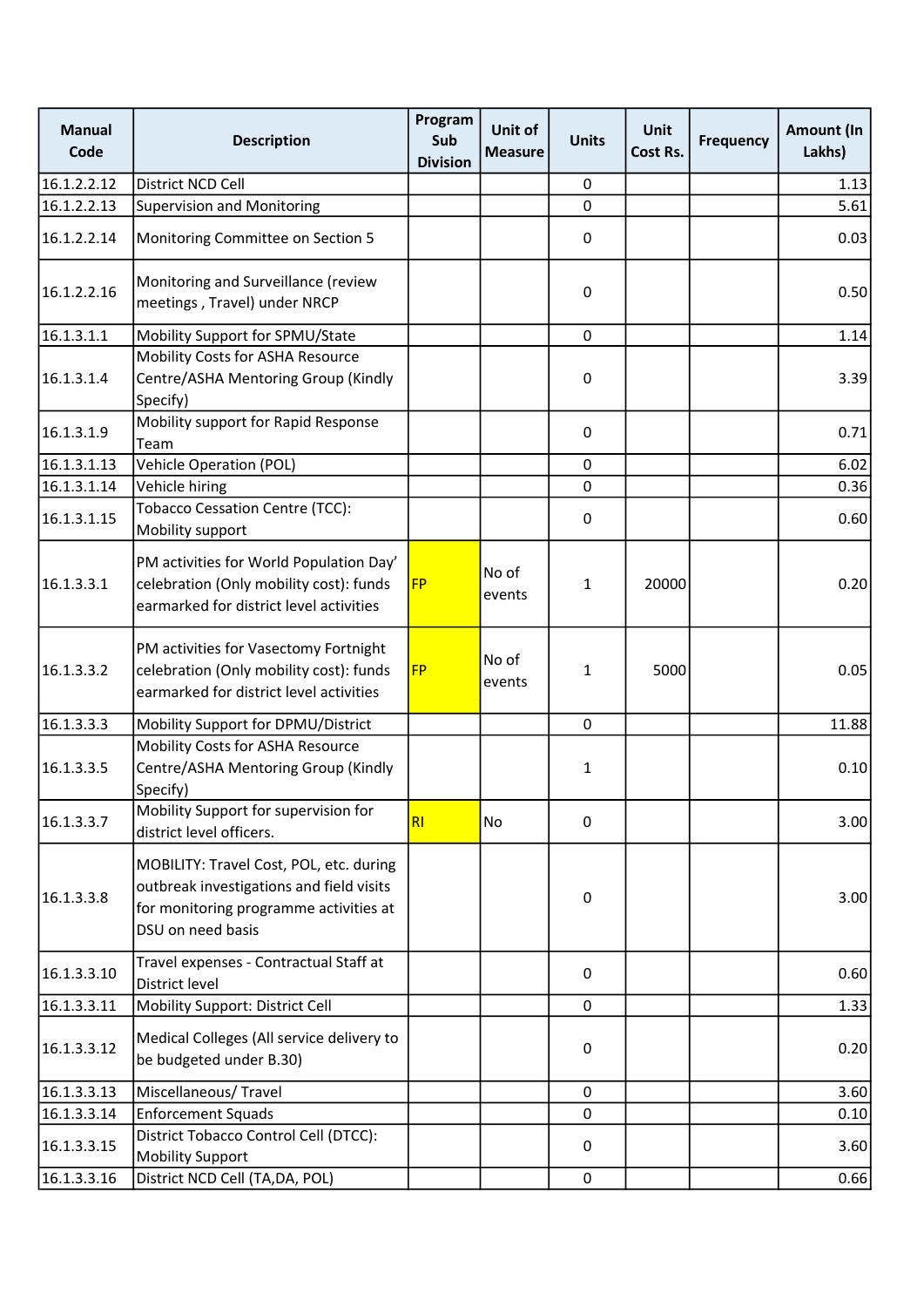| <b>Manual</b><br>Code | <b>Description</b>                                                                                                         | Program<br>Sub<br><b>Division</b> | Unit of<br><b>Measure</b> | <b>Units</b> | <b>Unit</b><br>Cost Rs. | <b>Frequency</b> | Amount (In<br>Lakhs) |
|-----------------------|----------------------------------------------------------------------------------------------------------------------------|-----------------------------------|---------------------------|--------------|-------------------------|------------------|----------------------|
| 16.1.3.4.1            | PM activities for World Population Day'<br>celebration (Only mobility cost): funds<br>earmarked for block level activities | <b>FP</b>                         | No of<br>events           | 10           | 1000                    |                  | 0.10                 |
| 16.1.3.4.2            | PM activities for Vasectomy Fortnight<br>celebration (Only mobility cost): funds<br>earmarked for block level activities   | <b>FP</b>                         | No of<br>events           | 10           | 1000                    |                  | 0.10                 |
| 16.1.3.4.3.SO         | Mobility for Supportive Supervision At<br><b>Block Level-M&amp;E</b>                                                       | <b>ME</b>                         |                           | 0            |                         |                  | 39.60                |
| 16.1.3.4.3.502        | Mobility Support & Commnication cost<br>for BCPM                                                                           | CP                                |                           | 0            |                         |                  | 6.12                 |
|                       | 16.1.3.4.5.S01 Communication Cost for HWC Staff                                                                            | CP                                |                           | 0            |                         |                  | 4.11                 |
|                       | 16.1.3.5.1.S01TA/DA of HWC Staff                                                                                           | CP                                |                           | $\mathbf 0$  |                         |                  | 4.11                 |
| 16.1.3.5.1.SO2        | Travel expenses for regular staff under<br><b>NLEP</b>                                                                     | CD                                |                           | 0            |                         |                  | 0.40                 |
| 16.1.4.1.1            | JSY Administrative Expenses                                                                                                | <b>MH</b>                         |                           | $\mathbf 0$  |                         |                  | 24.64                |
| 16.1.4.1.5            | Office expenses on telephone, fax,<br>Broadband Expenses & Other<br>Miscellaneous Expenditures                             |                                   |                           | 0            |                         |                  | 0.90                 |
| 16.1.4.1.10           | <b>Office Operation (Miscellaneous)</b>                                                                                    |                                   |                           | $\mathbf 0$  |                         |                  | 5.61                 |
| 16.1.4.1.11           | Tobacco Cessation Centre (TCC): Office<br>Expenses                                                                         |                                   |                           | 0            |                         |                  | 0.50                 |
| 16.1.4.2.1            | <b>District Quality Assurance Unit</b><br>(Operational cost)                                                               | QA                                |                           | 0            |                         |                  | 10.44                |
| 16.1.4.2.3            | contingency support                                                                                                        |                                   |                           | $\mathbf 0$  |                         |                  | 2.98                 |
| 16.1.4.2.4            | Office operation & Maintenance -<br><b>District Cell</b>                                                                   |                                   |                           | 0            |                         |                  | 0.42                 |
| 16.1.4.2.5            | District Cell - Consumables                                                                                                |                                   |                           | $\pmb{0}$    |                         |                  | 0.42                 |
| 16.1.4.2.6            | Operational expenses of the district<br>centre : rent, telephone expenses,<br>website etc.                                 |                                   |                           | 0            |                         |                  | 0.10                 |
| 16.1.4.2.8            | District Tobacco Control Cell (DTCC):<br>Misc./Office Expenses                                                             |                                   |                           | 0            |                         |                  | 4.00                 |
| 16.1.4.2.9            | District NCD Cell (Contingency)                                                                                            |                                   |                           | 0            |                         |                  | 1.00                 |
| 16.1.4.3.1            | SNCU Data management (excluding HR)                                                                                        | <b>CH</b>                         | No of<br>SNCU             | 3            | 60000                   | $\mathbf{1}$     | 1.80                 |
| 16.1.5.2.1            | Minor repairs and AMC of IT/office<br>equipment supplied under IDSP                                                        |                                   |                           | 0            |                         |                  | 0.10                 |
| 16.1.5.3.1            | PM activities under Micronutrient<br><b>Supplementation Programme</b>                                                      |                                   |                           | 0            |                         |                  | 1.88                 |
| 16.1.5.3.3            | Concurrent Audit system                                                                                                    |                                   |                           | $\mathbf 0$  |                         |                  | 1.14                 |
| 16.1.5.3.11           | <b>District level Coordination Committee</b>                                                                               |                                   |                           | 0            |                         |                  | 0.02                 |
|                       | 16.1.5.3.15.2 District NCD Cell                                                                                            |                                   |                           | $\pmb{0}$    |                         |                  | 10.00                |
|                       | 16.1.5.3.16.SC Divisional PMU Operational Cost                                                                             | HR                                |                           | $\pmb{0}$    |                         |                  | 18.19                |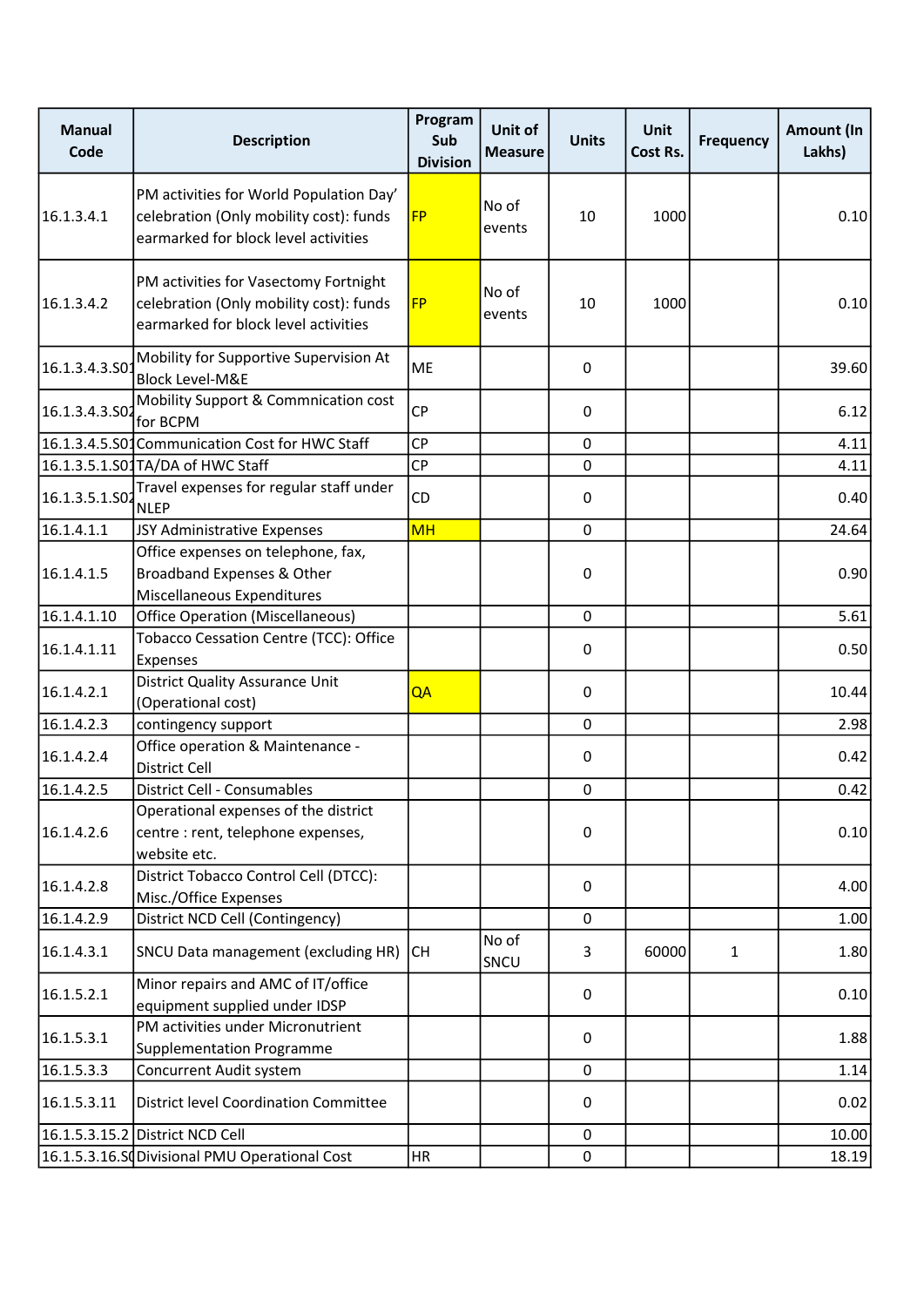| <b>Manual</b><br>Code | <b>Description</b>                                                                                                 | Program<br>Sub<br><b>Division</b> | Unit of<br><b>Measure</b>       | <b>Units</b> | Unit<br><b>Cost Rs.</b> | <b>Frequency</b> | Amount (In<br>Lakhs) |
|-----------------------|--------------------------------------------------------------------------------------------------------------------|-----------------------------------|---------------------------------|--------------|-------------------------|------------------|----------------------|
|                       | DPMU Operational Cost (inclusive of Rs.<br>16.1.5.3.16.SQ 10000/ district / month for RBSK DEIC<br>Manager TA DA)  |                                   |                                 | 1            |                         |                  | 13.11                |
|                       | 16.1.5.3.16.SQBPMU Oprational Cost                                                                                 |                                   |                                 | 10           |                         |                  | 19.85                |
|                       | 16.1.5.3.16.SCOprational Cost for RBSK                                                                             | <b>RBSK</b>                       | No of<br><b>DEIC</b><br>Manager | 0            | 10000                   | $\mathbf{1}$     | 0.10                 |
|                       | 16.1.5.3.16.S1Operational cost of RBSK-MHT                                                                         | <b>RBSK</b>                       | No of<br>teams                  | 0            | 1500                    | $\mathbf{1}$     | 0.30                 |
| 16.1.5.3.16.S         | Office & Administrative Expence for<br>State & District Rabies Program                                             |                                   |                                 | 0            |                         |                  | 0.08                 |
| 16.1.5.3.16.S         | Office operational cost & other office<br>expences unedr NPCB                                                      | <b>NCD</b>                        |                                 | 0            |                         |                  | 0.93                 |
| 16.1.5.3.16.52        | Annual Maint. & operation of WIC/WIF<br>at state and division level under RI                                       | R <sub>l</sub>                    |                                 | 0            |                         |                  | 1.20                 |
| 16.1.5.3.16.S2        | Electrictity Bill of WIC/WIF at state and<br>division level under RI                                               | R <sub>l</sub>                    |                                 | 0            |                         |                  | 3.00                 |
| 16.1.5.3.16.52        | Pol & Opex of DG set of Vaccine Storage<br>at state and division level under RI                                    | RI                                |                                 | 0            |                         |                  | 2.00                 |
|                       | Pol & Opex of DG set of Vaccine Storage<br>16.1.5.3.16.S2at District level & other Cold Chain Point RI<br>under RI |                                   |                                 | 0            |                         |                  | 0.70                 |
| 16.2.1.S01            | Divisional Data Assistant                                                                                          | FP/<br>PNDT                       | No.                             | $\mathbf{1}$ |                         |                  | 3.20                 |
| 16.2.1.SO2            | Data Entry Operator                                                                                                | FP/<br><b>PNDT</b>                | No.                             | $\mathbf{1}$ |                         |                  | 2.27                 |
| 16.2.2.502            | Division Level Mobility Support for<br><b>PNDT Team</b>                                                            | FP/<br><b>PNDT</b>                | Lumpsu<br>m                     | $\mathbf 0$  | 10000                   |                  | 0.10                 |
| 16.3.2.S01            | Mobility Support for HMIS & MCTS<br><b>Block Level</b>                                                             | <b>MIS</b>                        |                                 | 0            |                         |                  | 0.36                 |
| 16.3.2.S02            | Mobility Support for HMIS & MCTS<br>Division Level                                                                 | <b>MIS</b>                        |                                 | 0            |                         |                  | 2.01                 |
| 16.3.3.S01            | Operational cost for HMIS & MCTS-AMC MIS                                                                           |                                   |                                 | 0            |                         |                  | 1.10                 |
| 16.3.3.S02            | Operational cost for HMIS & MCTS-<br>Internet                                                                      | <b>MIS</b>                        |                                 | $\mathsf 0$  |                         |                  | 1.92                 |
| 16.3.3.503            | Operational cost for HMIS & MCTS-<br>Office Expenditure                                                            | <b>MIS</b>                        |                                 | $\mathsf 0$  |                         |                  | 2.52                 |
| 16.3.3.504            | Operational cost for HMIS & MCTS-<br>Recurring Charges for ANMOL Tablet                                            | <b>MIS</b>                        |                                 | 654          |                         |                  | 23.54                |
| 16.4.1.1.506          | Divisional Project Manager                                                                                         | PM                                |                                 | 1            |                         |                  | 11.70                |
| 16.4.1.1.507          | <b>Divisional Accounts Manager</b>                                                                                 | PM                                |                                 | 1            |                         |                  | 8.74                 |
| 16.4.1.1.508          | Office Assistant-Div PMU                                                                                           | PM                                |                                 | 1            |                         |                  | 3.15                 |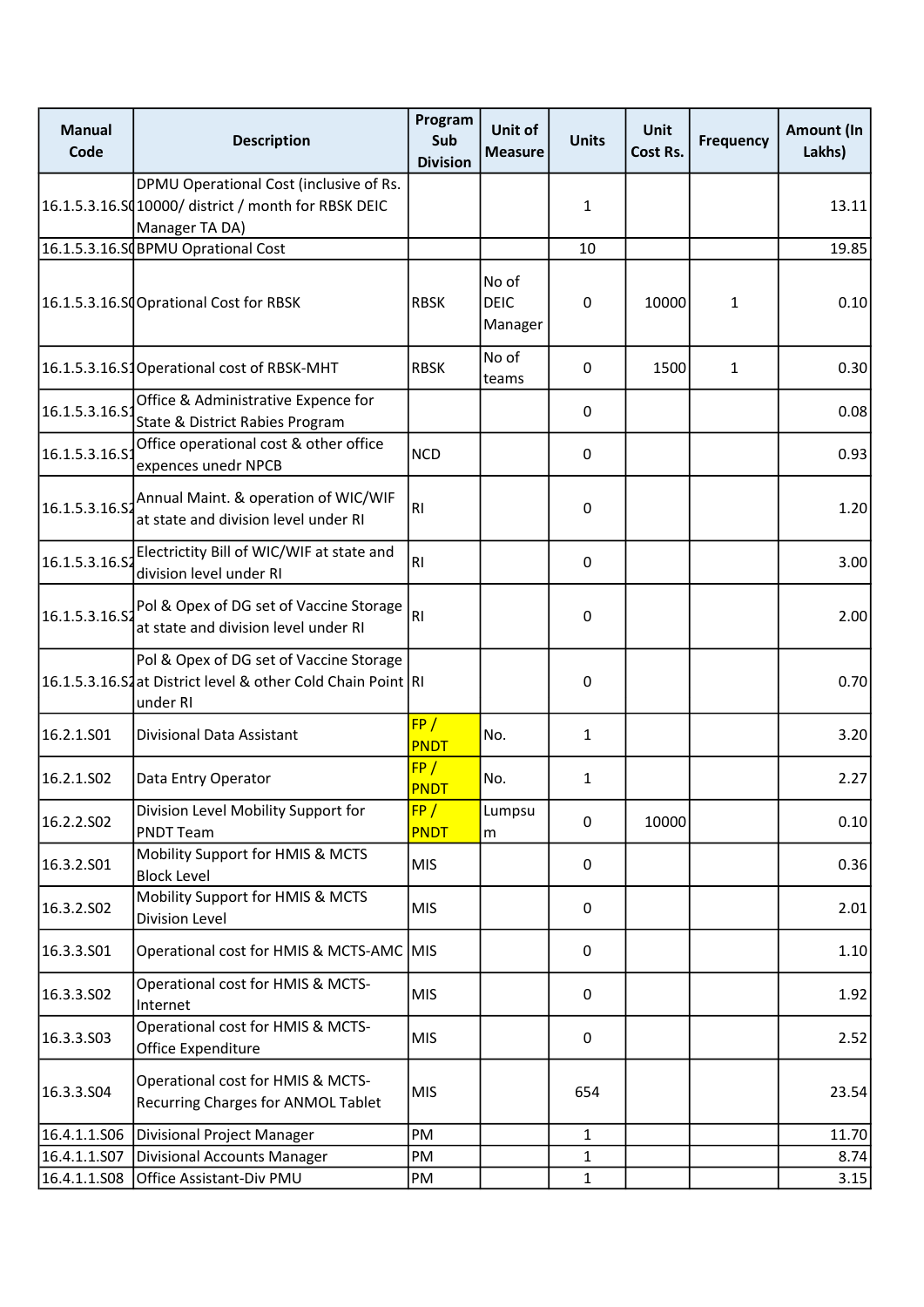| <b>Manual</b><br>Code       | <b>Description</b>                                     | Program<br>Sub<br><b>Division</b> | Unit of<br><b>Measure</b> | <b>Units</b>   | Unit<br>Cost Rs. | <b>Frequency</b> | <b>Amount (In</b><br>Lakhs) |
|-----------------------------|--------------------------------------------------------|-----------------------------------|---------------------------|----------------|------------------|------------------|-----------------------------|
| 16.4.1.1.S09                | Chowkidar Cum Peon-Div PMU                             | PM                                |                           | 0              |                  |                  | 2.83                        |
|                             | 16.4.1.1.S10   Driver- Div PMU                         | PM                                |                           | $\mathbf{1}$   |                  |                  | 3.15                        |
|                             | 16.4.1.3.5.S05 Regional Coordinator CP                 | PM                                |                           | 0              |                  |                  | 5.59                        |
| 16.4.1.3.6.S04M&E Officer   |                                                        | PM                                |                           | $\mathbf{1}$   |                  |                  | 1.00                        |
|                             | 16.4.2.1.1.S01 District Programme Manager              | PM                                |                           | $\mathbf{1}$   |                  |                  | 6.39                        |
|                             | 16.4.2.1.1.S04 District Community Process Manager      | PM                                |                           | 1              |                  |                  | 5.23                        |
|                             | 16.4.2.1.1.S04 District Accounts Manager               | PM                                |                           | $\mathbf{1}$   |                  |                  | 5.36                        |
|                             | 16.4.2.1.1.S05 District Data Cum Account Assistant     | PM                                |                           | 1              |                  |                  | 3.61                        |
|                             | 16.4.2.1.1.S0 DEIC manager                             | <b>RBSK</b>                       |                           | $\mathbf{1}$   |                  |                  | 4.37                        |
| 16.4.2.1.1.S04Support Staff |                                                        | PM                                |                           | $\mathbf{1}$   |                  |                  | 1.76                        |
|                             | 16.4.2.1.2.S04 District Consultant (MH)                | MH                                |                           | $\mathbf{1}$   |                  |                  | 4.94                        |
|                             | 16.4.2.1.2.S03 Division Consultant Quality Assurance   | QA                                |                           | 1              |                  |                  | 7.19                        |
|                             | 16.4.2.1.2.S04 District Hospital Quality Manager       | QA                                |                           | 4              |                  |                  | 20.48                       |
|                             | 16.4.2.1.2.S05 District Consultant Quality Assurance   | QA                                |                           | 1              |                  |                  | 6.09                        |
|                             | 16.4.2.1.2.S06 Division Consultant Public Health       | QA                                |                           | $\mathbf{1}$   |                  |                  | 7.18                        |
|                             | 16.4.2.1.5.S01M & E Officer                            |                                   |                           | 0              |                  |                  | 5.95                        |
|                             | 16.4.2.1.5.S02M & E Assistant                          |                                   |                           | 0              |                  |                  | 1.98                        |
|                             | 16.4.2.1.7.S01 Accountant District Hospital            | FD                                |                           | $\mathbf{1}$   |                  |                  | 2.95                        |
|                             | 16.4.2.1.8.S01 Programme cum Admin. Asst.              | QA                                |                           | $\overline{2}$ |                  |                  | 3.96                        |
|                             | 16.4.2.2.2.S01 District Epidemiologist-CD-IDSP         | CD                                |                           | 0              |                  |                  | 8.75                        |
|                             | 16.4.2.2.2.S04 District Leprosy Consultant-CD-NLEP     | CD                                |                           | 0              |                  |                  | 5.52                        |
|                             | 16.4.2.2.4.S01Sr PMDT-TB HIV Coodinators               | CD                                |                           | $\mathbf 0$    |                  |                  | 8.73                        |
|                             | 16.4.2.2.4.S04PPM Coordinator                          | CD                                |                           | 0              |                  |                  | 5.32                        |
|                             | 16.4.2.2.4.S03 District Programme Coordinator          | CD                                |                           | 0              |                  |                  | 5.33                        |
|                             | 16.4.2.2.5.S01 District Data Manager-CD-IDSP           | CD                                |                           | 0              |                  |                  | 3.73                        |
|                             | 16.4.2.2.5.S02Statistical Asst. DRTB Centre            | CD                                |                           | 0              |                  |                  | 4.06                        |
|                             | 16.4.2.2.6.S01Senior Treatment Supervisor(STS)         | CD                                |                           | $\mathbf 0$    |                  |                  | 97.36                       |
|                             | 16.4.2.2.6.S03Senior TB Lab Supervisor(STLS)           | CD                                |                           | $\mathbf 0$    |                  |                  | 45.62                       |
|                             | 16.4.2.2.7.S01Accountant-Full time                     | CD                                |                           | 0              |                  |                  | 3.65                        |
|                             | 16.4.2.2.10.SQ Driver-CD-RNTCP                         | CD                                |                           | $\mathbf 0$    |                  |                  | 1.99                        |
|                             | 16.4.3.1.1.S01Block Programme Manager                  | PM                                |                           | 10             |                  |                  | 38.48                       |
|                             | 16.4.3.1.1.S04 Block Account Manager                   |                                   |                           | 10             |                  |                  | 31.79                       |
|                             | 16.4.3.1.1.S03 Block Community Process Manager         |                                   |                           | 0              |                  |                  | 25.44                       |
|                             | 16.4.3.1.9.S03 Data Entry Operator-HR                  |                                   |                           | 3              |                  |                  | 7.42                        |
|                             | 16.4.3.1.9.S04Data Entry Operator-MCTS OPR 820 MIS MIS |                                   |                           | 10             |                  |                  | 24.61                       |
|                             | 16.4.3.1.9.S05 Data Entry Operator-MIS Outsource       | <b>MIS</b>                        |                           |                |                  |                  | 8.36                        |
|                             | 16.4.3.1.9.S07Data Entry Operator-RI                   | RI                                |                           | $\mathbf 0$    |                  |                  | 2.26                        |
|                             | 16.4.3.1.9.S08 Data Entry Operator-RNTCP               | PM                                |                           | $\mathbf 0$    |                  |                  | 6.45                        |
|                             | 16.4.3.1.9.S11 Data Entry Operator-CD-IDSP             | CD                                |                           | 0              |                  |                  | 22.38                       |
|                             | 16.4.3.1.9.513 Data Entry Operator-NBCP-District       | <b>NCD</b>                        |                           | $\mathbf 0$    |                  |                  | 1.45                        |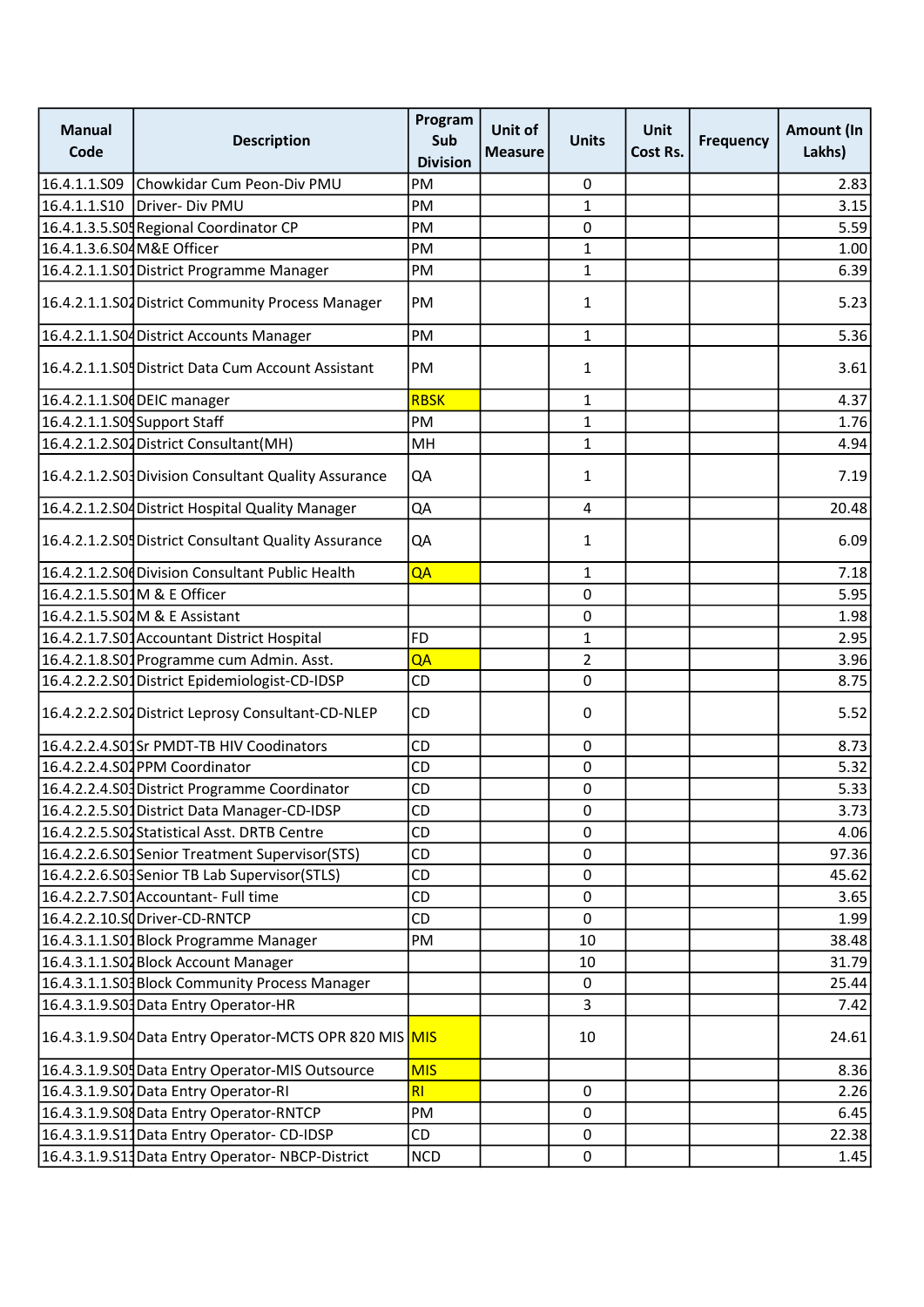| <b>Manual</b><br>Code | <b>Description</b>                                                      | Program<br>Sub<br><b>Division</b> | Unit of<br><b>Measure</b> | <b>Units</b>   | <b>Unit</b><br>Cost Rs. | <b>Frequency</b> | Amount (In<br>Lakhs) |
|-----------------------|-------------------------------------------------------------------------|-----------------------------------|---------------------------|----------------|-------------------------|------------------|----------------------|
| 16.4.3.1.11.SQ        | <b>Training Coordinators at Medical</b><br>Collage                      | <b>CH</b>                         |                           | $\mathbf{1}$   |                         |                  | 1.19                 |
| 17.2.1                | Telemedicine/ teleconsultation facility<br>under Ayushman Bharat H&WC   |                                   |                           | $\pmb{0}$      |                         |                  | 23.64                |
| 17.4                  | E-rakt kosh- refer to strengthening of<br>blood services guidelines     | <b>BLOOD</b><br><b>CELL</b>       | No of<br>Facility         | 0              | 1000                    | 12               | 0.24                 |
| 17.8.S05              | Internet Cost to ASHA & AF at HWC                                       |                                   |                           | $\mathbf 0$    |                         |                  | 8.45                 |
| 18.17                 | Counseling training for Service Provider                                | <b>FP</b>                         | No of<br><b>Batches</b>   | 1              | 49540                   |                  | 0.50                 |
| 18.23                 | NBSU & NBCC Register                                                    | <b>CH</b>                         | No of<br>register         | 34             | 350                     | $\mathbf{1}$     | 0.12                 |
| 18.29                 | <b>Uniform Case Sheet of Pediatrics</b>                                 | <b>CH</b>                         | No of<br>format           | 8077           | 14                      | $\mathbf{1}$     | 1.13                 |
| U.1.3.1               | <b>Operational Expenses of UPHCs</b><br>(excluding rent)                | <b>NUHM</b>                       | No.'s                     | 50             | 8000                    | 12               | 48.00                |
| U.1.3.3               | Operational Expenses of Health Kiosks                                   | <b>NUHM</b>                       | No.'s                     | 9              | 5000                    | 12               | 5.40                 |
| U.2.1.2.S01           | Vehicle for RBSK Urban                                                  | <b>RBSK</b>                       | No of<br>Vehicles         | $\overline{4}$ | 33000                   | 6                | 7.92                 |
| U.2.2.1               | Mobility support for ANM/LHV                                            | <b>NUHM</b>                       | No.'s                     | 263            | 500                     | 12               | 15.78                |
| U.2.3.1               | <b>UHNDs</b>                                                            | <b>NUHM</b>                       | No.'s                     | 263            | 1000                    | 12               | 31.56                |
| U.2.3.2               | Special outreach camps in slums/<br>vulnerable areas                    | <b>NUHM</b>                       | No.'s                     | 50             | 3250                    | 12               | 19.50                |
| U.3.1.1.1             | Incentives for routine activities                                       | <b>NUHM</b>                       |                           | 457            |                         |                  | 109.68               |
| U.3.1.1.2             | ASHA incentives for Ayushman Bharat<br>Health & Wellness Centres (H&WC) | <b>NUHM</b>                       |                           | 435            |                         |                  | 52.20                |
| U.3.1.1.3.S01         | Incentive for Health Promotion Day for<br><b>ASHAs</b>                  | <b>NUHM</b>                       | No.'s                     | 457            | 200                     | 12               | 10.97                |
| U.3.1.1.4             | ASHA Incentive for JSY & Awards for<br>best Performing Urban ASHA       | <b>NUHM</b>                       |                           | 5916           |                         |                  | 17.99                |
| U.3.1.2.S01           | <b>ASHA Induction Training</b>                                          | <b>NUHM</b>                       |                           | 73             |                         |                  | 2.82                 |
| U.3.1.2.S02           | ASHA HBNC Module 6 & 7 Training                                         | <b>NUHM</b>                       | No.'s                     | 15             | 88200                   | $\mathbf{1}$     | 13.23                |
| U.3.1.3.1             | Other Non-Monetary Incentives Costs<br>(badge, uniform, ID, etc.)       | <b>NUHM</b>                       | No.'s                     | 457            | 500                     | $\mathbf{1}$     | 2.29                 |
| U.4.1.1.1             | Untied grants to UPHCs Government<br><b>Building</b>                    | <b>NUHM</b>                       | No.'s                     | 8              | 175000                  | $\mathbf{1}$     | 14.00                |
| U.4.1.1.2             | Untied grants to UPHCs Rented Building                                  | <b>NUHM</b>                       | No.'s                     | 42             | 100000                  | $\mathbf{1}$     | 42.00                |
| U.4.1.4               | Untied grants to MAS                                                    | <b>NUHM</b>                       | No.'s                     | 457            | 5000                    | $\mathbf{1}$     | 22.85                |
| U.5.1.4.1             | Rent for UPHC                                                           | <b>NUHM</b>                       | No.'s                     | 42             | 17325                   | 12               | 87.32                |
| U.6.2.1.1             | Procurement of drugs for AB-H&WCs                                       | <b>NUHM</b>                       | No.'s                     | 45             | 130000                  | $\mathbf{1}$     | 58.50                |
| U.6.2.1.2             | Procurement of drugs for facilities other<br>than AB-HWCs               | <b>NUHM</b>                       | No.'s                     | 5              | 130000                  | $\mathbf{1}$     | 6.50                 |